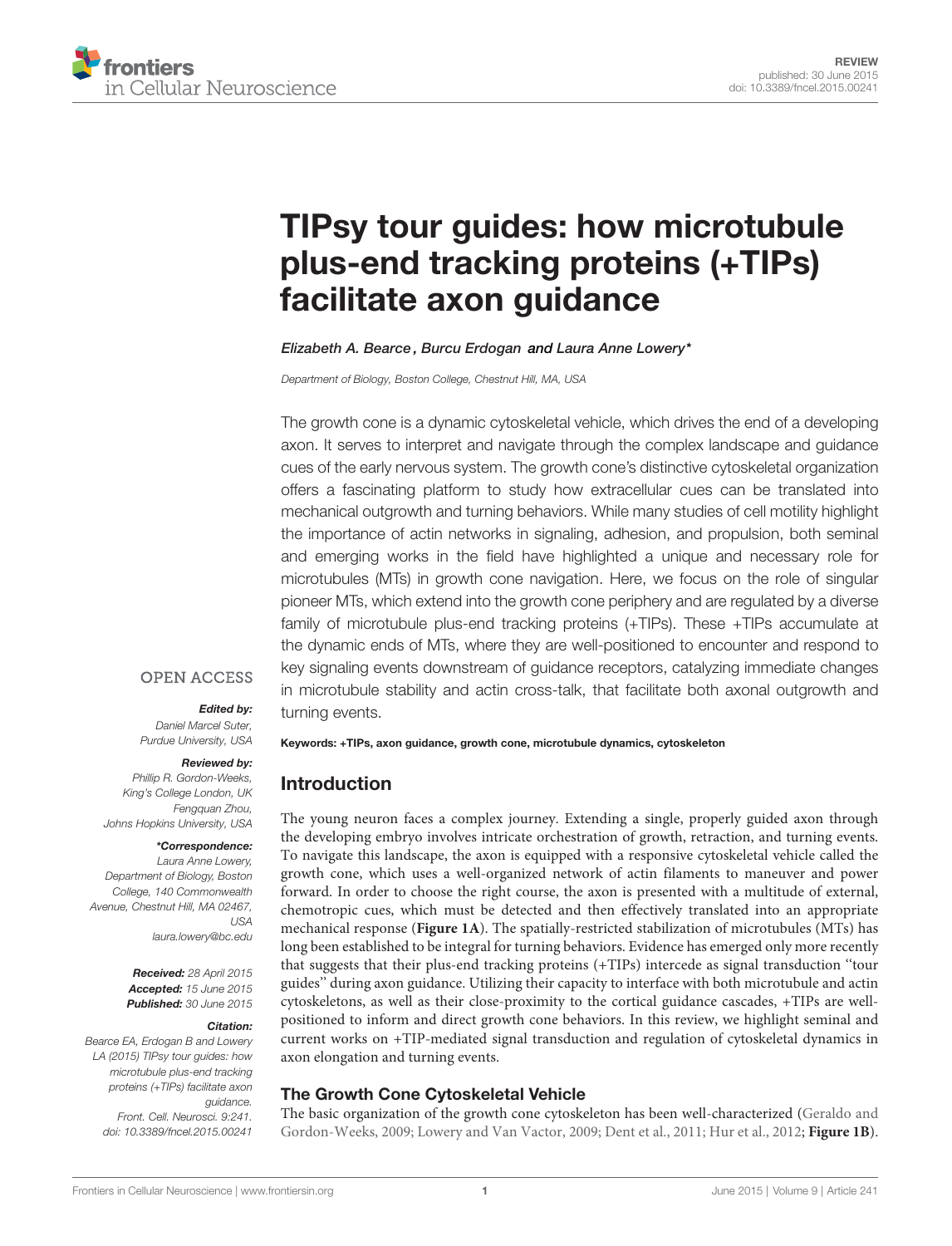

<span id="page-1-0"></span>The bundled MTs of the axon shaft give way to the contractile actomyosin ''wrist'' at the base of the growth cone. In the growth cone central domain, stable MTs are corralled into a dense cluster by actin arcs. Filamentous (F)-actin bundles extend into the growth cone periphery, forming the filopodia ''fingers.'' Cortical actin networks surround the filopodia, forming lamellipodia-like veils. Singular dynamic, pioneer MTs escape the central domain with their dynamic ''plus-ends'' oriented towards the filopodial tips. These MTs transiently couple to the F-actin-based filopodial tracks, allowing them to explore the outer reaches of the actin cytoskeleton [\(Schaefer et al.,](#page-11-0) [2002\)](#page-11-0). The positioning of these MTs within the growth cone periphery allows them to aid in vesicle transport, couple to actin networks, and encounter signaling molecules.

# Microtubules in Axon Outgrowth and Turning

Both actin and MTs play a critical role in coordinated growth cone motility and steering. It is generally accepted that F-actin networks, by way of F-actin treadmilling and adhesion dynamics, provide protrusion and motility to the growth cone vehicle [\(Dent et al.,](#page-9-1) [2011\)](#page-9-1). However, early studies of growth cone dynamics noted that singular MTs were capable of escaping the central growth cone domain, and that the orientation of these MTs often predicted the direction of subsequent outgrowth [\(Sabry et al.,](#page-10-1) [1991;](#page-10-1) [Tanaka](#page-11-1) [et al.,](#page-11-1) [1995\)](#page-11-1). When focus was drawn to these ''pioneer'' MTs of the growth cone periphery, it became evident that their selective stabilization could impact growth cone navigation events. Localized application of the microtubule stabilizing drug, Taxol, was sufficient to induce growth cone turning towards the site of administration, whereas the opposite turning effect

was seen with administration of a MT-depolymerizing drug, Nocodazole [\(Buck and Zheng,](#page-9-3) [2002\)](#page-9-3). Attractive turning could be extinguished by subsequent inhibition of either actin or Rho GTPases, indicating that this initial stabilization of MTs precedes and facilitates actin remodeling, potentially through subsequent activation of Rho GTPases [\(Buck and Zheng,](#page-9-3) [2002\)](#page-9-3). While these studies highlighted an important role for pioneer MTs in axon outgrowth and turning events, thus establishing MTs as important navigators of the growth cone vehicle, it was not immediately clear how biologically-relevant extracellular guidance cues might result in targeted, downstream changes in growth cone MT stability. However, the more general question of how MTs are stabilized, destabilized, or otherwise modulated has long been a topic of interest in many biological contexts.

# +TIPs Decorate the Ends of MTs and Contribute to their Dynamic Instability

MTs are subject to regulation by a multitude of MT associated proteins (MAPs), which act to nucleate, stabilize, destabilize, sever, bundle, or additionally modify MT behaviors [\(Andersen,](#page-8-0) [2000;](#page-8-0) [Akhmanova and Steinmetz,](#page-8-1) [2008\)](#page-8-1). A subset of these, which selectively ride along, or ''track'' the dynamic MT plus-end, are appropriately-named the +TIPs [\(Akhmanova](#page-8-1) [and Steinmetz,](#page-8-1) [2008\)](#page-8-1). But +TIPs are not passive hitchhikers; rather, they are themselves dynamic and interactive, undergoing phosphorylation and other modifications which can induce MTactin crosslinking, interactions with focal adhesion scaffolding, or rapid dissociation from the plus-end. Their malleable behaviors make them ideal ''first responders'' within axon guidance pathways, serving as informative translators along the journey. Here, we present a collection of evidence to substantiate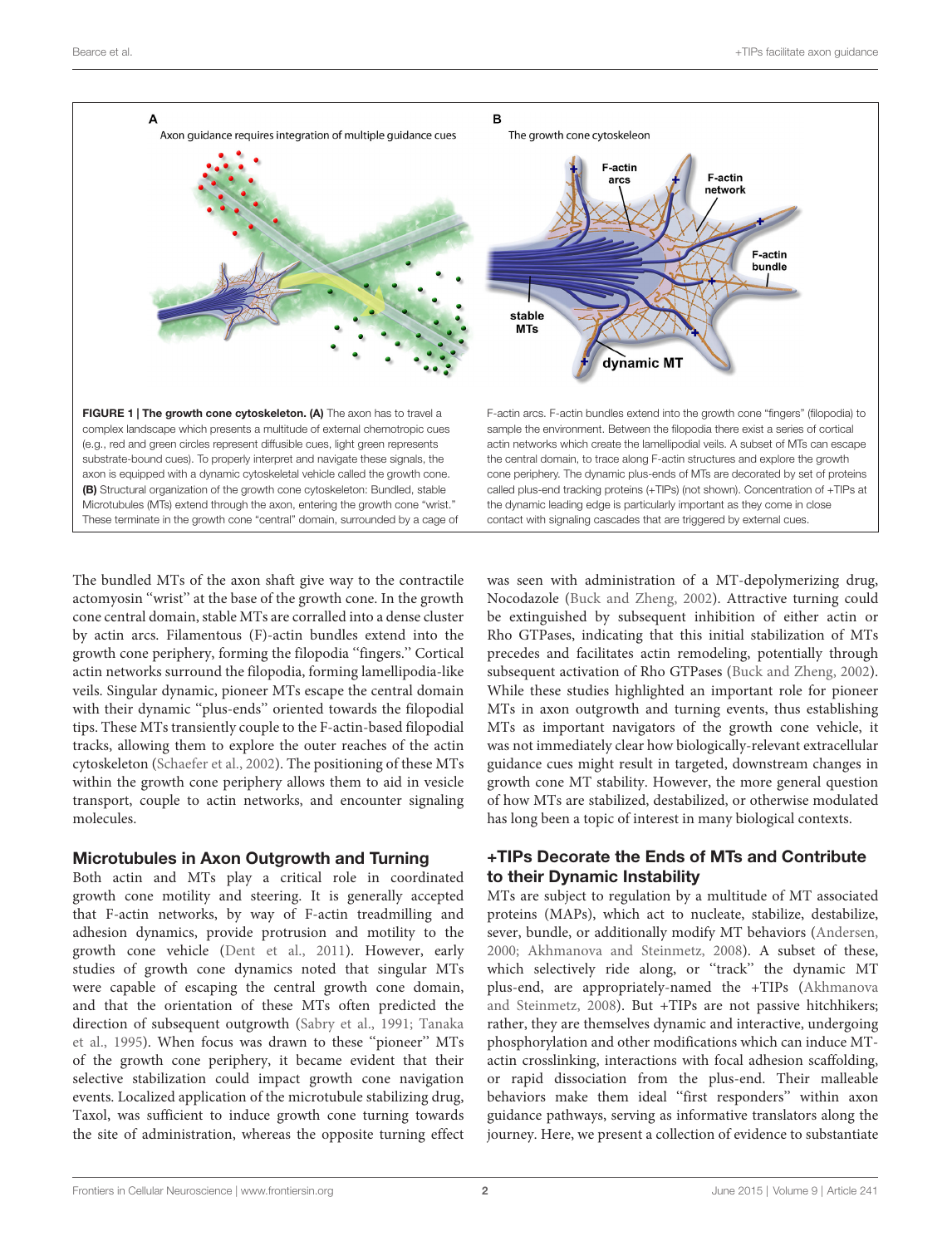

<span id="page-2-0"></span>a role for +TIPs as molecular tour guides during axon elongation and turning events.

# The +TIP of the Iceberg: Cytoplasmic Linker Associated Protein (CLASP) and Adenomatous Polyposis Coli (APC) Emerge as Axon Guidance Modulators

The first formative links between MT plus-end regulation and extracellular signaling cues were forged when two disparate +TIPs were simultaneously shown to possess distinct roles in relaying information downstream of axon guidance signaling events (**[Figure 2](#page-2-0)**). Utilizing an elegant, in vivo genetic screen in the Drosophila retina, Lee et al. showed that mast/orbit, an ortholog to the MAP, cytoplasmic linker associated protein 1 (CLASP 1), cooperates with Abelson tyrosine kinase (Abl), a downstream signaling molecule involved in the Slit repellent pathway [\(Lee et al.,](#page-9-4) [2004\)](#page-9-4). This genetic interaction was fortified when mast/orbit and Abl zygotic loss-of-function mutants displayed an identical ectopic central nervous system midline crossing phenotype and similar deficits in motor axon pathfinding within the peripheral nervous system. To gain a mechanistic understanding of the function of CLASP within growth cones, and to elucidate why manipulation of this +TIP might result in an axon guidance phenotype, GFP-CLASP was expressed in growth cones of Xenopus laevis (an ideal system for imaging cytoskeletal dynamics due to their large size and ease of neuronal culturing [\(Stout et al.,](#page-11-2) [2014\)](#page-11-2)). CLASP was found to localize to growing MT plus-ends specifically within the growth cone and preferentially track the ends of pioneer MTs which ran along actin filopodia, where CLASP would theoretically be exposed to Abl signaling cues. Overexpression of CLASP, however, demonstrated severe central-zone MT looping, where MTs were unable to escape into the growth cone periphery, and growth cone advance was significantly reduced. Together,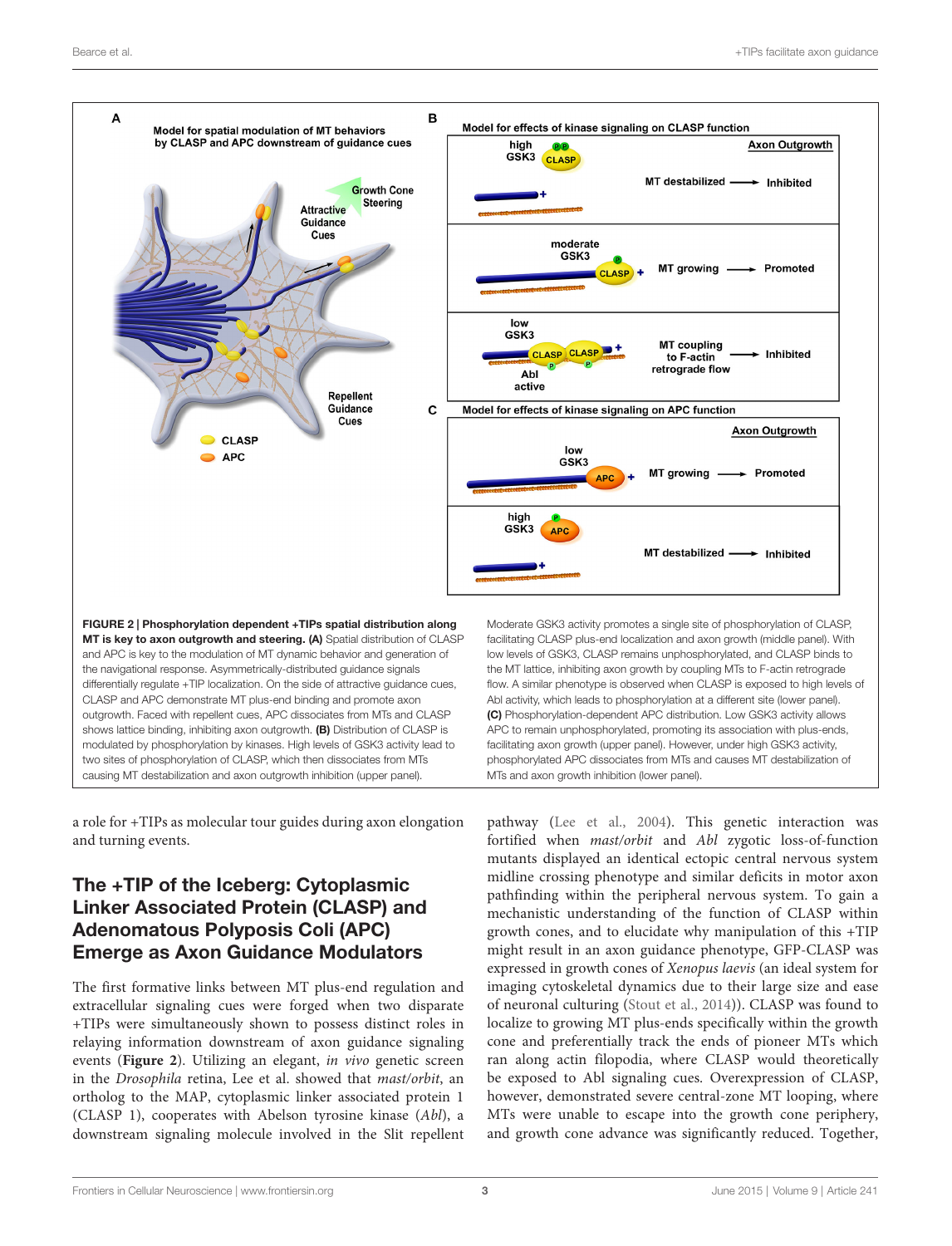these data provided strong evidence that CLASP was implicated downstream of Abl kinase signaling events to regulate growth cone MT dynamics.

Separately, Zhou et al. provided evidence that interactions between pioneer MTs and the +TIP APC were facilitated downstream of the axonal outgrowth signaling molecule nerve growth factor (NGF) in murine dorsal root ganglion neurons [\(Zhou et al.,](#page-11-3) [2004;](#page-11-3) **[Figure 2](#page-2-0)**). This was the first record of a role for APC in the nervous system, though its plus-end localization had previously been shown in other cell types [\(Zumbrunn et al.,](#page-11-4) [2001\)](#page-11-4). Here, APC was shown to localize strongly to MT plus-ends in growth cones. However, this association could be reduced if NGF was removed, leading to the hypothesis that APC bound to plus-ends in response to localized inactivation of one of NGF's downstream signaling effectors, GSK3. This was tested with numerous pharmacological inhibitors and mutant constructs, which verified that APC operated directly downstream of GSK3b to locally-stabilize MTs when GSK3 was inactive. This selective stabilization occurred simultaneously with actin remodeling. Together, these data supported a model for APC promoting axonal elongation, downstream of signaling cues.

# Expanded Roles of CLASP: Navigating Downstream of Two Kinases

Subsequent explorations of CLASP's role in axon outgrowth and guidance have expanded details of its regulation to include modulation not only by Abl, but by GSK3, as well. While significant progress has been made in understanding the interplay between these two guidance cascades, early studies examining the role of CLASP on a cellular level initially painted a muddled picture.

First, it was not exceedingly clear what role CLASP played in axon elongation. [Lee et al.](#page-9-4) [\(2004\)](#page-9-4) associated it genetically with Slit, and consequently, with repulsive turning events. However, CLASP was already known to be a MT stabilizing protein in multiple systems [\(Lemos et al.,](#page-10-2) [2000;](#page-10-2) [Akhmanova et al.,](#page-8-2) [2001;](#page-8-2) [Galjart,](#page-9-5) [2005\)](#page-9-5). Therefore, a role in repulsive turning seemed to go against seminal observations that localized MT-stabilization would promote outgrowth and attractive turning [\(Buck and](#page-9-3) [Zheng,](#page-9-3) [2002\)](#page-9-3). When CLASP was then found to be a substrate of GSK3, this added another layer of complexity; GSK3 had been implicated in both promoting and inhibiting axon elongation [\(Owen and Gordon-Weeks,](#page-10-3) [2003;](#page-10-3) [Zhou et al.,](#page-11-3) [2004\)](#page-11-3). Solutions to these controversies were somewhat intertwined, as later work would reveal that CLASP was not solely a +TIP, but additionally possessed a MT lattice-binding activity. Signaling events downstream of guidance cues, through GSK3 and Abl, could control the switch between these two modes of MT interaction.

When [Hur et al.](#page-9-6) [\(2011\)](#page-9-6) examined GSK3 phosphorylation of CLASP in the growth cone, they showed that rather than complete GSK3 inactivation, a balance of GSK3 inhibition was necessary to allow axon outgrowth. Thus, an understandable model finally emerged [\(Hur et al.,](#page-9-6) [2011;](#page-9-6) **[Figure 2](#page-2-0)**). There were two separate sites available for phosphorylation of CLASP by GSK3. In cases of highly-active GSK3, both sites were phosphorylated, CLASP dissociated from MTs, and axon outgrowth was reduced. Where only one site was phosphorylated, plus-end binding was optimized, promoting MT stability and axon elongation. However, when GSK3 was entirely inactive, CLASP remained dephosphorylated at these sites, which enabled strong association to the MT lattice. MTs then accumulated within the central growth cone, and axon outgrowth was stunted. This phenotype could be largely rescued by the myosin-II inhibitor blebbistatin, indicating that MTs were being excessively-coupled to F-actin retrograde flow. These findings in neurons were consistent with previous studies of CLASP regulation by GSK3 in non-neuronal cells [\(Akhmanova](#page-8-2) [et al.,](#page-8-2) [2001;](#page-8-2) [Wittmann and Waterman-Storer,](#page-11-5) [2005;](#page-11-5) [Kumar et al.,](#page-9-7) [2009,](#page-9-7) [2012\)](#page-9-8). Separately, CLASP depletion in the growth cone was also shown to strongly perturb actin organization, resulting in collapsed, weakened F-actin architecture within lamellipodial veils [\(Marx et al.,](#page-10-4) [2013\)](#page-10-4), supporting an idea that balanced CLASP-plus-end and CLASP-lattice (and F-actin) interactions are necessary for optimal growth cone structural integrity.

Subsequent biochemical studies of CLASP phosphorylation by Abl demonstrated similar functional interactions, in that Abl phosphorylation also occurred within a domain that mediated both MT and actin binding, and was thus also able to "toggle" CLASP behavior [\(Engel et al.,](#page-9-9) [2014\)](#page-9-9). Overexpression of constitutively-active Abl resulted in a phenotype that mirrored GSK3 inhibition, with decreased CLASP localization at MT plusends, accumulation of CLASP with actin-rich structures in the central growth cone domain, and growth cone pausing [\(Engel](#page-9-9) [et al.,](#page-9-9) [2014\)](#page-9-9). While it was already well-established that Abl signaling regulates F-actin organization by Ena/VASP [\(Gertler](#page-9-10) [et al.,](#page-9-10) [1995;](#page-9-10) [Wills et al.,](#page-11-6) [1999;](#page-11-6) [Bashaw et al.,](#page-8-3) [2000;](#page-8-3) [Lin et al.,](#page-10-5) [2009\)](#page-10-5), this work suggests that Abl regulation of CLASP may also affect F-actin organization, once again highlighting the complex interplay at work within the growth cone cytoskeleton.

# APC: A Jack of all Trades, and Putative Growth Cone Synthesis Hub

Similar to CLASP, APC was established as a +TIP which was thought to stabilize MTs even prior to its implications in axon guidance, and it had already been speculated that its phosphorylation state may affect its association to MTs [\(Smith](#page-11-7) [et al.,](#page-11-7) [1994;](#page-11-7) [Su et al.,](#page-11-8) [1995;](#page-11-8) [White,](#page-11-9) [1997;](#page-11-9) [Zumbrunn et al.,](#page-11-4) [2001\)](#page-11-4). Like other plus-end stabilizing proteins, APC was found to be greatly enriched in the nervous system during axon growth and navigation [\(Bhat et al.,](#page-9-11) [1994;](#page-9-11) [Koester et al.,](#page-9-12) [2007\)](#page-9-12). A series of works emerged that pointed to GSK3-modulated APC in multiple roles within the early nervous system, including neuronal polarity, migration, and axon specification, providing some added assurance that this interaction was an important regulator of MT dynamics in neural development [\(Dobashi](#page-9-13) [et al.,](#page-9-13) [2000;](#page-9-13) [Shi et al.,](#page-11-10) [2004;](#page-11-10) [Koester et al.,](#page-9-12) [2007;](#page-9-12) [Purro et al.,](#page-10-6) [2008;](#page-10-6) [Eom et al.,](#page-9-14) [2014;](#page-9-14) [Mohn et al.,](#page-10-7) [2014;](#page-10-7) [Onouchi et al.,](#page-10-8) [2014\)](#page-10-8). APC preferential localization was shown to accumulate on the ''turning'' side of the growth cone as it encountered a substrate border, predicting turning behavior [\(Koester et al.,](#page-9-12) [2007;](#page-9-12) **[Figure 2](#page-2-0)**). Evidence in mouse neurons also pointed towards a role for APC downstream of Wnt signaling, as growth cone pausing, MT looping, and reduction in APC plus-end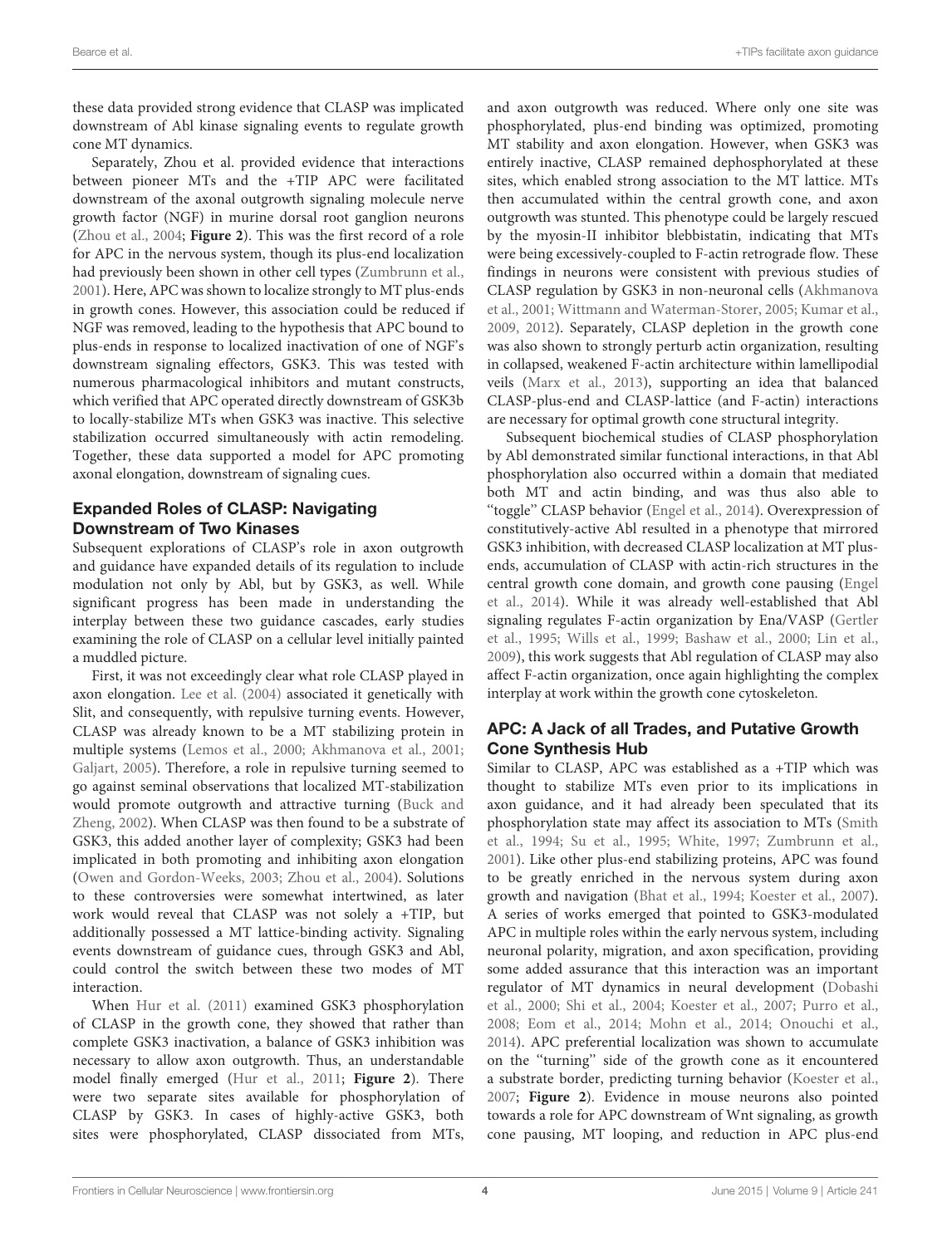localization can also be induced by Wnt3a [\(Purro et al.,](#page-10-6) [2008\)](#page-10-6). But this newer function in axon guidance [\(Zhou et al.,](#page-11-3) [2004\)](#page-11-3) did not come without discourse: the dominant negative strategies that first identified APC as a candidate for axon guidance in murine models met some critique when complete ablation of the APC ortholog in Drosophila neuronal precursors caused perceptible effects on polarity and axon outgrowth of some but not all neurons [\(Rusan et al.,](#page-10-9) [2008\)](#page-10-9).

However, recent findings pointing to a role for APC in translation might explain the discrepancy between these previous experiments. APC gained new acclaim as strong evidence emerged that it serves not only as a MT-effector, but also as an RNA-binding protein in neurons [\(Preitner et al.,](#page-10-10) [2014\)](#page-10-10). A HITS-CLIP interactome generated from RNA targets of APC revealed a large pool of highly-interrelated cytoskeletal mRNAs, opening up the provocative possibility that APC may sequester localized cytoskeletal protein factories, an idea supported by demonstration of its ability to facilitate local synthesis of an axon-specific tubulin isotype, beta2B-tubulin [\(Preitner et al.,](#page-10-10) [2014\)](#page-10-10). This is especially intriguing when taken into consideration with evidence that APC contains a region on its N-terminal that permits self-association and clustering [\(Li et al.,](#page-10-11) [2008\)](#page-10-11), which could potentially greatly amplify the amount of mRNA sequestered in one peripheral region. The capacity of APC to localize mRNA could explain the discrepancy noted between earlier murine and Drosophila studies of plus-end function and axon outgrowth, as the Drosophila studies deleted APC, while the murine experiments disrupted APC-MT plus-end interactions without ablating it, potentially contributing to mislocalization of APC-interacting mRNAs. This mRNA-localization function is thus far unique among +TIPs, but represents an enticing possibility that some members of the family could not only modulate turning events, but also direct local translation and thereby facilitate rapid outgrowth from these regions of stabilized, pioneer MTs. This possibility is further bolstered by the fact that a screen for CLASP interactors identified multiple RNA processing factors [\(Lowery et al.,](#page-10-12) [2010\)](#page-10-12), although a direct role for CLASP in translation regulation remains to be seen.

# A New Team of Tour Guides: An Expanding Family of Tip-trackers Shows Promise as Regulators of Axon Guidance

The initial explorations on CLASP and APC paved the way for further genetic and cell biological approaches investigating +TIP function within the growth cone. These studies began to quickly reveal a growing cast of +TIPs that contribute far beyond their prescribed roles in MT stability. It is now apparent that their functions include coupling MT dynamics to F-actin networks, promoting or inhibiting axonal outgrowth, and facilitating growth cone turning, as described in more detail below (**[Figure 3](#page-4-0)**).

#### XMAP215

XMAP215 was initially identified as a MT-growth enhancing protein isolated from Xenopus egg extracts [\(Gard and Kirschner,](#page-9-15) [1987\)](#page-9-15), and it remains the best-characterized MT polymerase,



<span id="page-4-0"></span>highly-conserved in all eukaryotes [\(Charrasse et al.,](#page-9-16) [1996;](#page-9-16) [Lee](#page-9-17) [et al.,](#page-9-17) [2001;](#page-9-17) [Brouhard et al.,](#page-9-18) [2008;](#page-9-18) [Podolski et al.,](#page-10-13) [2014\)](#page-10-13). Affinity of XMAP215 for the MT plus-end is unique compared to many +TIPs, in that its localization does not depend upon EB1 [\(Brouhard et al.,](#page-9-18) [2008\)](#page-9-18). Rather, XMAP215 localizes to the far-distal plus-end, beyond EB1 [\(Maurer et al.,](#page-10-14) [2014\)](#page-10-14). While XMAP215 has been well-characterized in vitro, only a handful of studies have examined its function in vivo.

Initial studies of XMAP215-family members using neuronal cultures have confirmed its canonical role as a MT polymerase in neurons [\(van der Vaart et al.,](#page-11-11) [2012;](#page-11-11) [Lowery et al.,](#page-10-15) [2013\)](#page-10-15), but have also highlighted a novel growth cone-specific function for XMAP215 [\(Lowery et al.,](#page-10-15) [2013\)](#page-10-15). The mammalian ortholog, ch-TOG, was first shown to be important for promoting MT growth velocity, reducing MT catastrophe frequency in neurons, and enhancing axonal outgrowth [\(van der Vaart et al.,](#page-11-11) [2012\)](#page-11-11). However, in a separate study using Xenopus laevis, data gathered from growth cones after only partial inhibition of XMAP215 function revealed an unexpected function of this canonical +TIP. While partial knockdown did result in an increased rate of MT catastrophe (consistent with the ch-TOG study), MTs also exhibited a counterintuitive increase in MT plus-end velocities selective to growth cones [\(Lowery et al.,](#page-10-15) [2013\)](#page-10-15). Analysis by quantitative fluorescent speckle microscopy illustrated that differences in overall MT translocation/sliding, rather than MT polymerization, were a major contributor to the measured plusend velocity change in the XMAP215 KD. In control growth cones, net translocation of MTs favored retrograde movement, attributed to frequent coupling of MTs to F-actin retrograde flow [\(Lowery et al.,](#page-10-15) [2013\)](#page-10-15). However, partial XMAP215 knockdown tipped the scales in favor of anterograde MT translocation. This finding indicated a previously undescribed role for XMAP215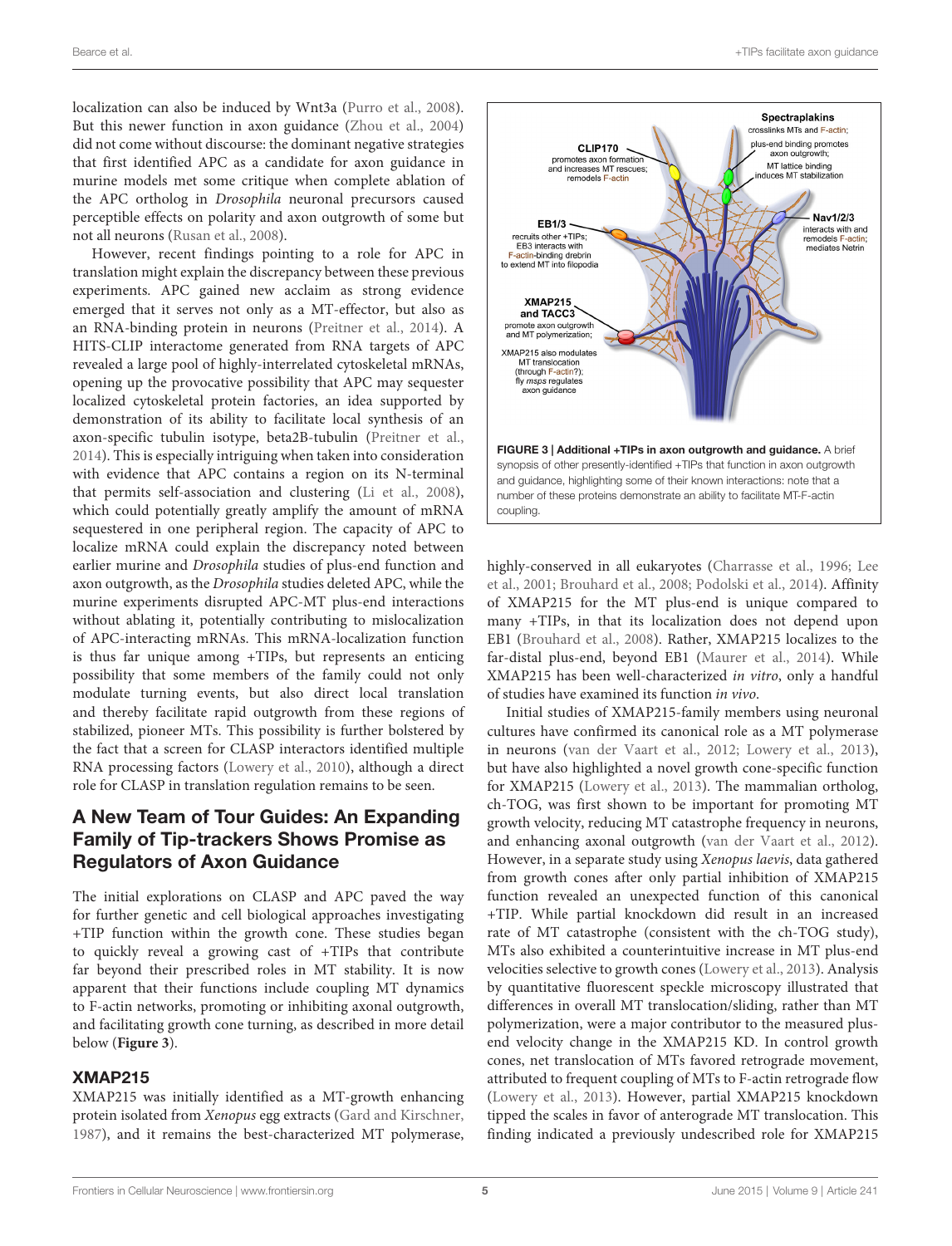in affecting MT translocation within the growth cone, possibly by mediating F-actin-MT crosslinking events. The balance of anterograde MT polymerization and MT sliding behaviors vs. the "drag" elicited by coupling to F-actin retrograde flow is thought to be instrumental in neurite and axon extension [\(Schaefer et al.,](#page-11-0) [2002,](#page-11-0) [2008;](#page-11-12) [Myers et al.,](#page-10-16) [2006;](#page-10-16) [Lee and Suter,](#page-10-17) [2008;](#page-10-17) [Lu et al.,](#page-10-18) [2013,](#page-10-18) [2015\)](#page-10-19). Spatial regulation of MT polymer movements also likely contributes to axon guidance as well, although this remains to be explicitly shown. It is not entirely clear whether the role of XMAP215 in affecting MT sliding is direct or through additional intermediates, given that the Drosophila XMAP215 ortholog, msps, shows a genetic interaction with CLASP [\(Lowery et al.,](#page-10-12) [2010\)](#page-10-12), which is known to mediate MT-F-actin crosslinking (see above).

In fact, XMAP215 originally emerged as a prime candidate for modulating axon guidance when dual genetic and proteomic screens to identify CLASP interactors in Drosophila revealed that msps genetically antagonizes CLASP function and contributes to axon guidance in the embryonic CNS [\(Lowery et al.,](#page-10-12) [2010\)](#page-10-12). Overexpression of msps was also able to ameliorate a peripheral motor neuron ''bypass'' phenotype seen in Abl gain-of-function mutants [\(Lowery et al.,](#page-10-12) [2010\)](#page-10-12), further substantiating the role of an XMAP215-family member in axon guidance. However, only this single genetic study has thus far demonstrated a possible connection between XMAP215 and axon guidance. Accordingly, there is still an enduring motive to further define the cell biological functions of XMAP215 in growth cones, and deduce how these may ultimately mediate steering mechanisms.

# Transforming Acidic Coiled Coil (TACC3)

An ortholog to TACC3, member of the Transforming Acidic Coiled Coil (TACC) family [\(Piekorz et al.,](#page-10-20) [2002;](#page-10-20) [Aitola](#page-8-4) [et al.,](#page-8-4) [2003;](#page-8-4) [Gergely et al.,](#page-9-19) [2003\)](#page-9-19), was similarly identified alongside XMAP215 in a screen for genetic interactors of CLASP in Drosophila [\(Long et al.,](#page-10-21) [2013\)](#page-10-21). Prior to this finding, the cytoskeletal functions of TACC3 were well-characterized primarily at the centrosome and mitotic spindle, where TACC3 is necessary for XMAP215 recruitment and astral and spindle MT elongation [\(Lee et al.,](#page-9-17) [2001;](#page-9-17) [Peset and Vernos,](#page-10-22) [2008;](#page-10-22) [Lioutas](#page-10-23) [and Vernos,](#page-10-23) [2013;](#page-10-23) [Thakur et al.,](#page-11-13) [2014\)](#page-11-13). Thus, on one hand, the appearance of TACC3 in an interactome with XMAP215 was not entirely unintuitive. However, TACC3's functions at the mitotic spindle were not specifically attributed to any plusend regulatory capacity, and its presence at MT nucleation sites could not justify any function in guidance or outgrowth of post-mitotic neurons. Nonetheless, a subsequent examination confirmed that knocking down TACC3 in Xenopus laevis could drive significant decrease in axonal outgrowth length in vitro [\(Nwagbara et al.,](#page-10-24) [2014\)](#page-10-24). In live cells, TACC3 was shown to localize to the far-distal MT plus-end in embryonic neurons, where it co-localizes with XMAP215. Manipulation of TACC3 appeared to govern the fluorescent intensity of XMAP215 comets, suggesting that TACC3 recruits XMAP215 to the distal plus-ends of interphase MTs. It is likely this recruitment of XMAP215 that drives MT plus-end velocities; thus, TACC3's function at the MT plus-end may be similar to its role at the

mitotic spindle. Further studies will be useful to see if this XMAP215 recruitment can be spatially-regulated or modified downstream of signaling factors, as this could emerge as a potent mechanism to drive rapid MT extension, perhaps towards a chemoattractive gradient.

# End-binding (EBs)

The majority of +TIPs, including CLASP and APC, as well as others described below (the Spectraplakins, and the Navigators), do not actually bind to the MT plus-end or MT lattice directly. Instead, they localize via domains that target to plus-end scaffold proteins known as the end-binding (EB) proteins [\(Akhmanova](#page-8-1) [and Steinmetz,](#page-8-1) [2008;](#page-8-1) [Honnappa et al.,](#page-9-20) [2009\)](#page-9-20). It is worth noting that much of the MT plus-end dynamics studies that are so integral to cell biological ventures today are made possible by tracking and analysis of fluorescent EB1/3 constructs. This technique was first employed to track live, forward movement of MT polymerization in a study that examined MT directionality in various compartments of the young neuron, including the cell body, dendrites, and growth cone [\(Stepanova et al.,](#page-11-14) [2003\)](#page-11-14). Thus, EB1/3 association to the plus-end, which was confirmed to occur autonomously [\(Bieling et al.,](#page-9-21) [2007\)](#page-9-21), is crucial for many other +TIP interactions. For that reason alone, their role in axon guidance must be critical, albeit somewhat difficult to tease out from the complex of proteins that associate with them.

Another additional point of EB plus-end function comes from its interaction with drebrin [\(Geraldo et al.,](#page-9-22) [2008\)](#page-9-22), an actin binding protein. In immunoprecipitation assays, EB3 but not EB1, can immunoprecipitate drebrin from the growth cone cytosol. Drebrin shows strong immunolabeling with F-actin bundles in the proximal regions of filopodia. Colocalization of the two proteins appeared to occur when the distal tip of pioneer MTs came in contact with these F-actin bundles. The functional outcome of this interaction was tested with expression of a portion of EB3 that binds drebrin but not MTs; notably, these neurons were unable to extend growth cones. When drebrin was depleted, growth cones demonstrated abnormal MT bundling in the central domain, which prevented MT protrusion into filopodia. Together, these data demonstrate a drebrin–EB3, interaction is essential for MT extension into filopodia [\(Geraldo](#page-9-22) [et al.,](#page-9-22) [2008\)](#page-9-22), which may be pivotal for interaction with localized signaling cascades.

Interestingly, classical or structural MAPs (MAP1B, Tau), which do not strongly associate the plus-end, can function within neurons to compete off or sequester EB1/3 proteins from the plus-end [\(Tortosa et al.,](#page-11-15) [2013;](#page-11-15) [Sayas and Avila,](#page-11-16) [2014\)](#page-11-16). This grants these lattice-binding proteins the capacity to modulate an aspect of +TIP localization. Given that MAP1B and Tau association to the MT lattice are, in turn, regulated by GSK3 [\(Lovestone](#page-10-25) [et al.,](#page-10-25) [1994;](#page-10-25) [Goold et al.,](#page-9-23) [1999;](#page-9-23) [Owen and Gordon-Weeks,](#page-10-3) [2003\)](#page-10-3), this provides an additional opportunity for signaling cascades to modulate essentially all +TIPs simultaneously via their dependence on EB1.

# Cytoplasmic Linker Protein (CLIP-170)

Cytoplasmic Linker Protein (CLIP)-170, initially named for both its size and an association to cytoplasmic endocytic vesicles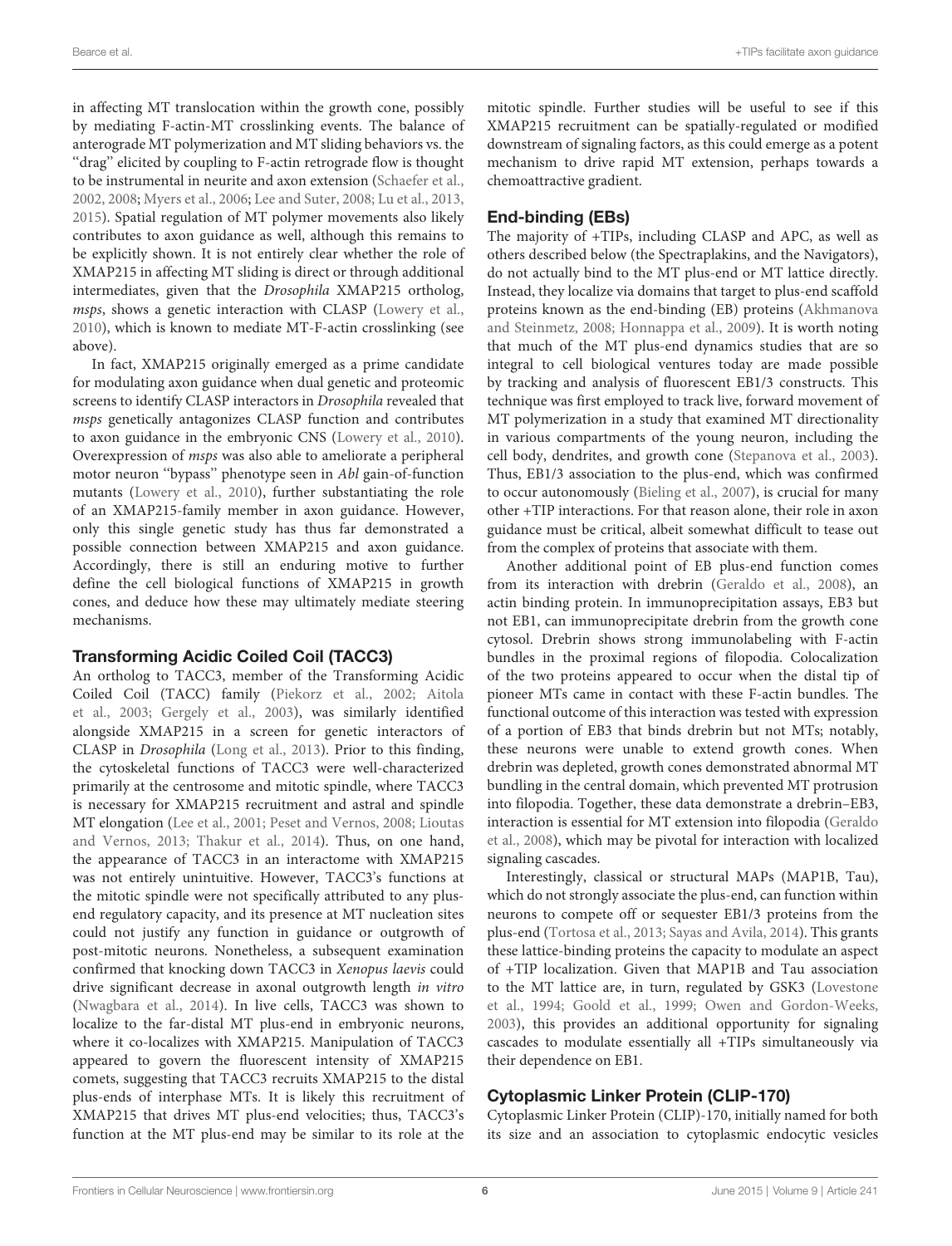[\(Pierre et al.,](#page-10-26) [1992\)](#page-10-26), offers a myriad of potential signaling interactions, though precisely how these may function in axon guidance is still unfolding. Genetically and proteomically, CLIP-170 interacts with both CLASP and IQGAP [\(Fukata](#page-9-24) [et al.,](#page-9-24) [2002;](#page-9-24) [Galjart,](#page-9-5) [2005\)](#page-9-5), an actin-modulator downstream of Cdc42 and Rac1 [\(Swiech et al.,](#page-11-17) [2011\)](#page-11-17). This IQGAP-CLIP-170 interaction, in tandem with interactions with dynamic MTs, has been demonstrated to regulate actin during dendritic arborization [\(Swiech et al.,](#page-11-17) [2011\)](#page-11-17). While such a relationship has not been demonstrated explicitly during axon guidance, there have been several insights that point towards CLIP-170 having a role in F-actin remodeling in the growth cone (**[Figure 3](#page-4-0)**).

During axon specification, inhibition of CLIP-170 was sufficient to inhibit axon formation [\(Neukirchen and Bradke,](#page-10-27) [2011\)](#page-10-27). Likewise, overexpression could prompt the formation of multiple axons, highlighting a role for CLIP-170 in axon specification. The ability to accomplish this was attributed to a role for CLIP-170 in very modest stabilization of MTs, and specifically, a capacity to marginally increase MT rescue behaviors. This slight increase in stability facilitated the ''push'' of MTs to enter into the growth cone periphery. Actin phenotypes were also noted in growth cones that expressed a dominant negative CLIP-170, in that actin arcs appeared more robust and less penetrable by central MTs. Actin arc formation and trapping of MTs in the central zone in absence of CLIP-170 could be rescued with a brief treatment of actin depolymerizing drug, upon which axon elongation could resume [\(Neukirchen and](#page-10-27) [Bradke,](#page-10-27) [2011\)](#page-10-27).

Additionally, another examination of CLIP-170 in the axon showed that expressing a dominant negative version of CLIP-170 counterintuitively increased the growth rate and total growth distance of EB1-GFP comets [\(Stepanova et al.,](#page-11-18) [2010\)](#page-11-18), which could indicate changes in MT translocation (similar to those demonstrated with XMAP215) suggesting a decrease in transient coupling to F-actin retrograde flow. Given that CLIP-170 and CLASP interact [\(Akhmanova et al.,](#page-8-2) [2001;](#page-8-2) [Drabek et al.,](#page-9-25) [2006\)](#page-9-25), and CLASP is capable of performing just such a MT-actin crosslink [\(Drabek et al.,](#page-9-25) [2006;](#page-9-25) [Tsvetkov et al.,](#page-11-19) [2007;](#page-11-19) [Engel](#page-9-9) [et al.,](#page-9-9) [2014\)](#page-9-9), it will be crucial to investigate the molecular underpinnings of a putative MT-actin link. While it may occur through CLASP, it is possible that CLIP-170 is also capable of this sort of crosslink independently of CLASP, perhaps through its interactions with IQGAP.

It is also worthy of consideration that while CLIP-170 is certainly expressed in early neural development, some researchers believe its role to be somewhat inconclusive [\(Beaven](#page-8-5) [et al.,](#page-8-5) [2015\)](#page-8-5); their findings suggest that CLIP-170 may not factor into growth cone guidance significantly, as its plus-end binding in the nervous system, at least within Drosophila, appears greatly diminished compared to other cell types [\(Beaven et al.,](#page-8-5) [2015\)](#page-8-5). If this does hold true, it would be consistent with a number of other cases where +TIPs function differently in the neuron compared to other cell types [\(Stepanova et al.,](#page-11-14) [2003;](#page-11-14) [Lowery et al.,](#page-10-15) [2013\)](#page-10-15), emphasizing a continued need to examine +TIP function in the nervous system both in the context of the previous cell biological literature, as well as in its own right.

# **Spectraplakins**

The Spectraplakins demonstrate another family of +TIPs that are simultaneously able to bind MTs and F-actin [\(Leung et al.,](#page-10-28) [1999;](#page-10-28) [Fuchs and Karakesisoglou,](#page-9-26) [2001;](#page-9-26) [Suozzi et al.,](#page-11-20) [2012\)](#page-11-20), and this F-actin-MT crosslinking is essential for axon extension [\(Lee](#page-9-27) [and Kolodziej,](#page-9-27) [2002\)](#page-9-27). ACF7, a Spectraplakin denoted Short-stop (Shot) in Drosophila, demonstrates an explicit axon guidance phenotype, in that deletion leads to motor axons that ''stopshort'' of their destinations [\(Vactor et al.,](#page-11-21) [1993\)](#page-11-21) and show defects in MT bundling [\(Alves-Silva et al.,](#page-8-6) [2012\)](#page-8-6). Similar to CLASP, Shot was shown to demonstrate disparate MT-binding mechanisms: one that allows lattice-binding, thus inducing bundling and MT stabilization, in addition to an EB1-mediated plus-end binding, which promotes axonal outgrowth [\(Alves-Silva et al.,](#page-8-6) [2012\)](#page-8-6).

While phosphorylation of Shot/ACF7 has not been examined in a neural context, ACF7 was shown to undergo phosphorylation by GSK3 in skin stem cells. This phosphorylation could inhibit MT-binding and disrupt polarized migration [\(Wu et al.,](#page-11-22) [2011\)](#page-11-22), a process that (like axon guidance) relies on spatiotemporally-regulated signaling and cytoskeletal dynamics [\(Horwitz and Webb,](#page-9-28) [2003;](#page-9-28) [Wittmann](#page-11-5) [and Waterman-Storer,](#page-11-5) [2005;](#page-11-5) [Machacek et al.,](#page-10-29) [2009\)](#page-10-29). This study also demonstrated two sites of ACF7 phosphorylation by GSK3, and both were able to reduce MT-binding affinity [\(Wu et al.,](#page-11-22) [2011\)](#page-11-22), demonstrating yet another CLASP-like opportunity for a ''sweet spot'' of modulation, which may balance plus-end binding, lattice-interactions, dynamic-instability, and thus, axon-elongation.

An alternate or complementary means to explain a role for ACF7/Shot in axonal pathfinding was demonstrated by a link to Dual Leucine-zipper bearing Kinase (DLK; [Valakh](#page-11-23) [et al.,](#page-11-23) [2013\)](#page-11-23), which is part of a pathway that is crucial in normal apoptotic neuronal ''pruning'' and in axon regeneration [\(Tedeschi and Bradke,](#page-11-24) [2013;](#page-11-24) [Chen et al.,](#page-9-29) [2014a\)](#page-9-29). RNAi against Shot, as well as a separate, hypomorphic Shot mutant, both demonstrated an ''overgrown'' synaptic phenotype, mediated by over-activation of DLK [\(Valakh et al.,](#page-11-23) [2013\)](#page-11-23). DLK activation has been shown to occur in response to cytoskeletal destabilization [\(Valakh et al.,](#page-11-25) [2015\)](#page-11-25). Therefore, either or both of these effects of Shot manipulation, the direct MT-actin perturbation or the downstream activation of DLK, may play into its deficits in pathfinding, a consideration that once again highlights the complex interplays that are required during cytoskeletal regulation.

# **Navigators**

Another class of +TIPs, the candidly-christened Neuron Navigators, were implicated in axonal pathfinding long before they were at all associated with MT plus-ends. Genetic screening in C. elegans first identified unc-53 as critical for both epithelial and axonal guidance; mutant alleles of the gene demonstrated posterior body malformation, in addition to pronounced defects in mechanosensory neuron turning [\(Hedgecock et al.,](#page-9-30) [1987\)](#page-9-30). Subsequent searches in human, rat, and mouse identified a conserved family of genes, the Neuron Navigators (NAV1, NAV2, and NAV3), which coded for variations of a Calponin homology domain-containing protein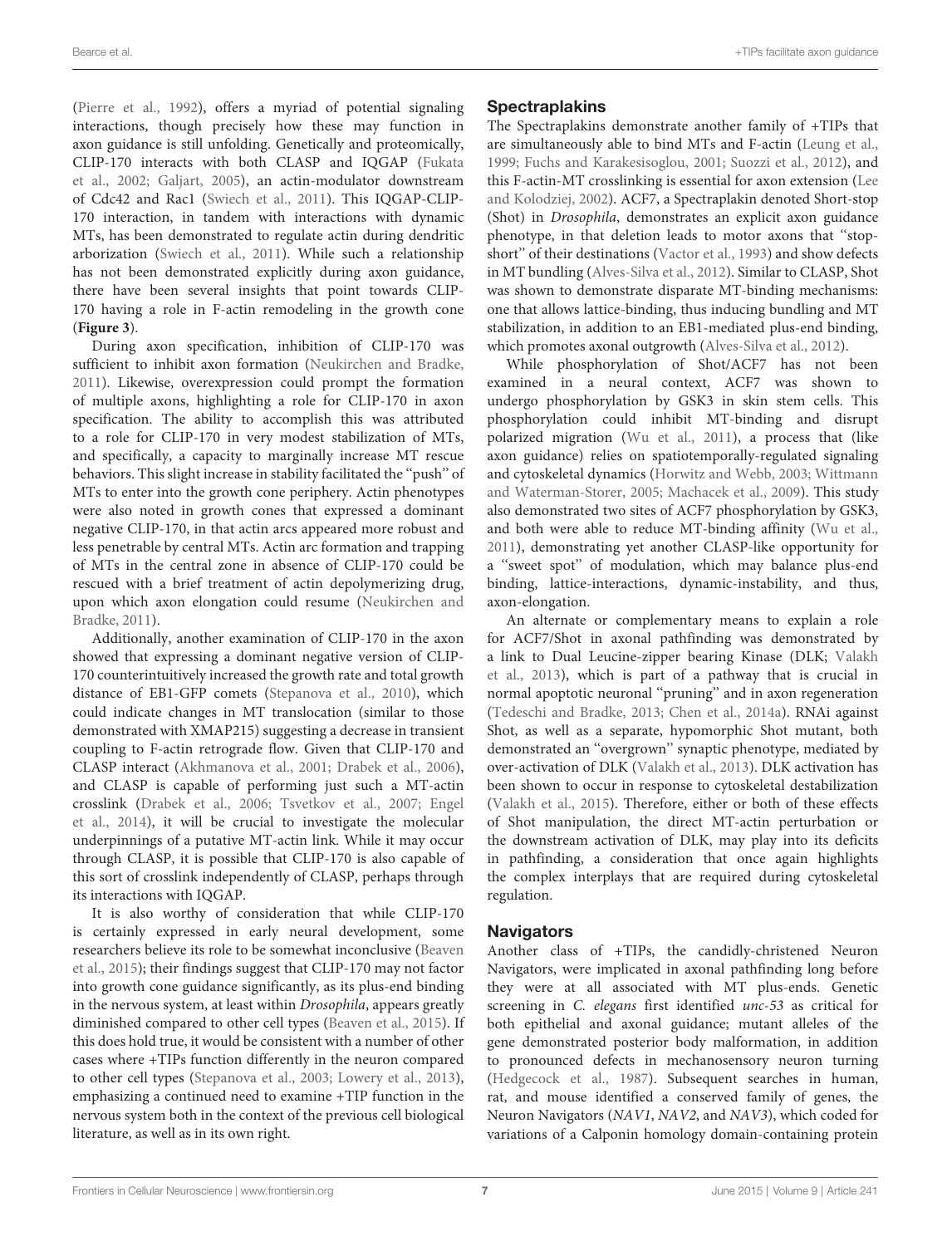which also featured putative actin-binding, signal transduction, and coiled-coil regions [\(Ishiguro et al.,](#page-9-31) [2002;](#page-9-31) [Maes et al.,](#page-10-30) [2002;](#page-10-30) [Merrill et al.,](#page-10-31) [2002;](#page-10-31) [Stringham et al.,](#page-11-26) [2002;](#page-11-26) [Martínez-López et al.,](#page-10-32) [2005\)](#page-10-32).

While genetic interaction data suggested the NAVs might act as intermediates between extracellular guidance cues and cytoskeletal machinery in axon guidance, especially when considered in tandem with their potential actin and signaling interactions, possible mechanisms were unclear. Localization data was inconsistent. Fluorescent-labeled homologs of NAV2 demonstrated cytosolic and nuclear localization [\(Ishiguro et al.,](#page-9-31) [2002\)](#page-9-31), whereas NAV3 appeared strictly nuclear [\(Coy et al.,](#page-9-32) [2002\)](#page-9-32). Intriguingly then, NAV1, which lacked the actin binding regions contained in the other paralogs, was shown to localize strongly to MT plus-ends, via a MT binding domain (MBD; [Martínez-López et al.,](#page-10-32) [2005\)](#page-10-32). This localization shared cometlike morphology demonstrated by EB1. The capacity for NAV1 to act as a +TIP was thought to be unique, as initial efforts did not show plus-end localization of NAV2, despite strong conservation of the MBD domain in all Navigators [\(Muley et al.,](#page-10-33) [2008\)](#page-10-33). However, data gathered from later rounds of live imaging and immunofluorescence with new antibodies finally offered some evidence that NAV1, NAV2, and NAV3 may be true +TIPs, which could compete for plus-end localization with CLIP-170, attributable to an EB1-dependent binding mechanism [\(van](#page-11-27) [Haren et al.,](#page-11-27) [2009\)](#page-11-27).

Cell biological studies of NAVs indicate that their role in axon pathfinding may stem from an ability to affect cellularprocess organization. Compared to EB1, the Navigators exhibited a preferential localization at MT plus-ends in the periphery in multiple cell types, akin to that of CLASP [\(Martínez-López](#page-10-32) [et al.,](#page-10-32) [2005;](#page-10-32) [Muley et al.,](#page-10-33) [2008;](#page-10-33) [van Haren et al.,](#page-11-27) [2009\)](#page-11-27). NAV1 specifically showed a pronounced enrichment in the peripheral zone of growth cones, though other NAVs were not tested [\(Martínez-López et al.,](#page-10-32) [2005\)](#page-10-32). However, overexpression of NAVs in non-neural cells induced MT bundling in neuritelike extensions, which were reported to resemble paused growth cones. This MT bundling appeared to occur with MT stabilization, as bundles colocalized strongly with acetylatedtubulin enrichment [\(Martínez-López et al.,](#page-10-32) [2005;](#page-10-32) [van Haren et al.,](#page-11-27) [2009\)](#page-11-27).

This ability to reorganize MTs is more poignant when coupled with the capacity of NAVs to interact with actin and mediate signaling cues. Early studies demonstrated that neurons transfected with NAV1 RNAi were less responsive to attractive Netrin signaling. Separately, the CH-domain within NAV2 C. elegans homolog was shown to directly interact with Abelson Interactor (ABI-1), an Abl substrate which functions in WAVEcomplex mediated actin remodeling [\(Schmidt et al.,](#page-11-28) [2009\)](#page-11-28). The NAV2 homolog in Drosophila (Sickie) was suggested to promote axon growth by functioning in a non-canonical Rac GTPase pathway which ultimately facilitates Cofilin activation, providing an F-actin ''recycling'' mechanism to balance forward polymerization [\(Abe et al.,](#page-8-7) [2014\)](#page-8-7). To add another layer of intricacy, the MT plus-end localization of NAV1 was shown to be instrumental in enhancing the activity of TRIO, a Rho guanine nucleotide exchange factor which activates Rac1 and RhoG [\(van](#page-11-29) [Haren et al.,](#page-11-29) [2014\)](#page-11-29); providing yet another platform for NAVs to influence actin remodeling within the growth cone.

# Conclusion

The growth cone is able to correctly maneuver through a myriad of extracellular cues, leading its axon accurately through the developing nervous system, turning in response to attractive or repulsive stimuli, and halting when it has arrived at the correct destination. The mechanisms by which this responsive cytoskeletal machine is able to detect and then translate numerous guidance signals are largely unknown. Here, we have illustrated how a subset of +TIPs can interact at the interface of these guidance cues to influence cytoskeletal behaviors. A striking theme behind the +TIPs that are characterized thus far in axon elongation and guidance, beyond their ability to undergo phosphorylation downstream of guidance molecules, is a strongly-shared ability to participate in transient MT-F-actin crosslinks or directly modulate F-actin behaviors (**[Figure 3](#page-4-0)**). This ability offers a ''missing link'' of sorts, between signaling cascades, selective MT stabilization, and interactions that could then potentially impact filopodial and adhesion dynamics. Thus, cross-linking +TIPs can offer a feasible opportunity for mechanical translation of guidance molecules into axonal outgrowth and turning behaviors.

# Stories in Progress

It is almost certain that the relatively small list of +TIP modulators of axon guidance that we describe in this review will not be conclusive. We have neglected, for instance, the kinesins, whose roles and identities have expanded as they are seen increasingly to impact MT behaviors. Several kinesin family members interact with EB proteins [\(Lee et al.,](#page-9-33) [2008;](#page-9-33) [Gumy et al.,](#page-9-34) [2013;](#page-9-34) [Chen et al.,](#page-9-35) [2014b\)](#page-9-35) and demonstrate an effect on axon outgrowth through these +TIP interactions [\(Gumy et al.,](#page-9-34) [2013\)](#page-9-34). Additionally, kinesin-5 and kinesin-12 families have also shown commanding involvement in growth cone turning [\(Baas,](#page-8-8) [1998;](#page-8-8) [Myers and Baas,](#page-10-34) [2007;](#page-10-34) [Nadar et al.,](#page-10-35) [2008;](#page-10-35) [Liu et al.,](#page-10-36) [2010\)](#page-10-36), though whether an EB interaction is involved in their localization in this context is not known. Separately, CLIP-115 and CLIP-190 have been investigated in many shared examinations with CLIP-170 [\(Hoogenraad et al.,](#page-9-36) [2000;](#page-9-36) [Akhmanova et al.,](#page-8-2) [2001;](#page-8-2) [Stepanova](#page-11-14) [et al.,](#page-11-14) [2003;](#page-11-14) [Neukirchen and Bradke,](#page-10-27) [2011;](#page-10-27) [Beaven et al.,](#page-8-5) [2015\)](#page-8-5), but their individual roles in the growth cone are less wellclarified, and may emerge with time. As new +TIPs are frequently being established in a number of systems, it will be necessary to begin to not only consider their individual interactions in axon guidance, but also to examine their interplay with one another.

Additionally, we have described how numerous +TIPs are phosphorylated downstream of signaling molecules. However, it is clear that our current knowledge of these interactions is over-simplified. For example, a number of GSK3 substrates must first be phosphorylated by priming kinases, and these priming events have been shown to affect signal transduction within the growth cone [\(Uchida et al.,](#page-11-30) [2005;](#page-11-30) [Cole et al.,](#page-9-37) [2006;](#page-9-37) [Hida et al.,](#page-9-38) [2012\)](#page-9-38). Thus, phosphorylation by priming kinases may offer an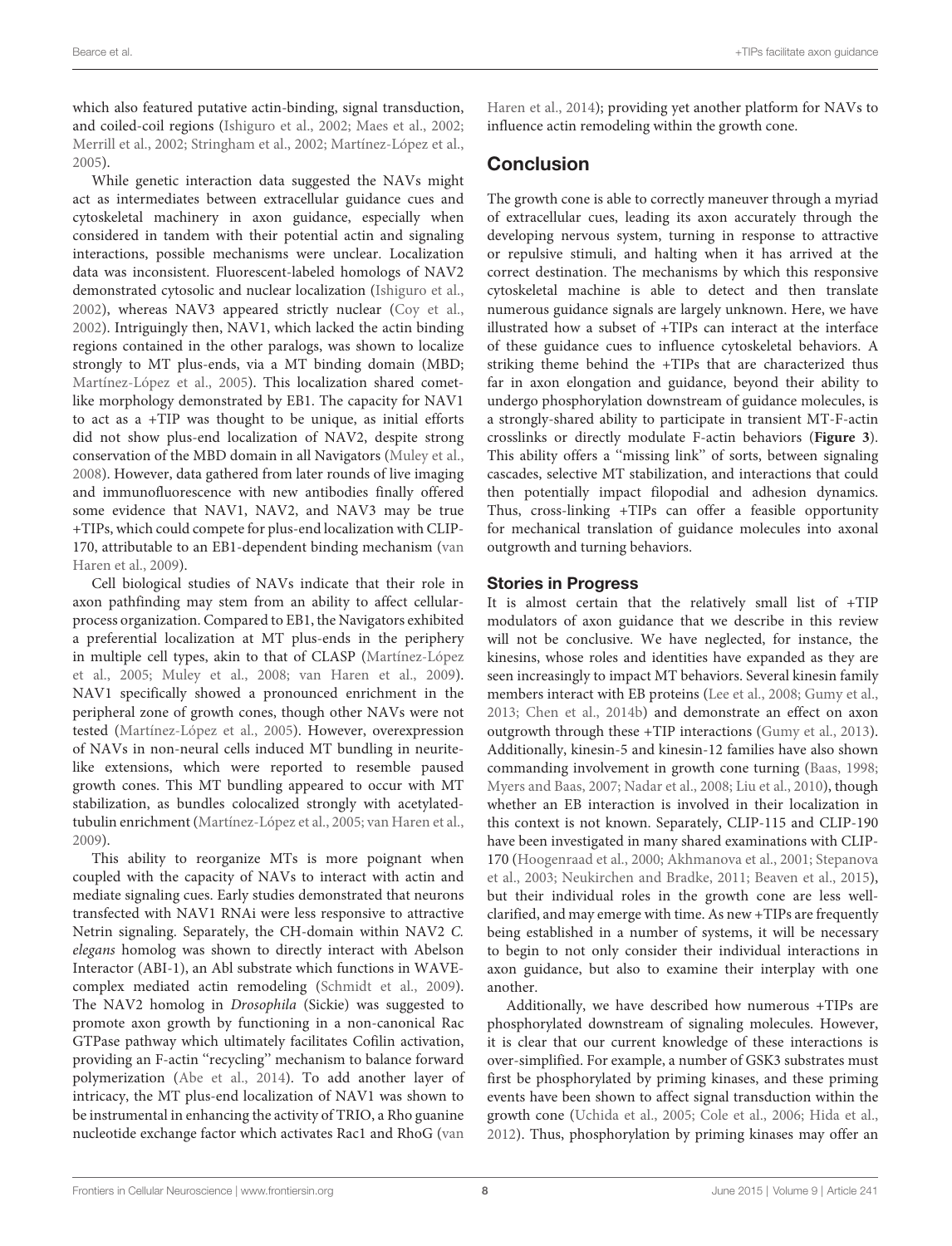additional layer of regulation for +TIP-MT-actin interactions. Indeed, phosphorylation of CLASP2 by CDK has been indicated to precede GSK3 activity and consequently regulate plus-end binding during mitosis [\(Kumar et al.,](#page-9-8) [2012\)](#page-9-8). Determining how multiple signaling cascades and kinase activities can be integrated constructively to designate a +TIP's localization and behavior may be considered an ultimate pursuit within the field.

### Future Directions

Previous cell biological examinations of growth cone behavior and MT dynamics have relied on whole cell knockdown and overexpression of singular +TIPs. While these are not without merit, it is reasonable to imagine that these treatments can elicit misleading or heavy-handed compensatory phenotypes or unintended consequences, especially in the diverse cytoskeletal structures represented within the neuron. Micropipette or caged delivery of guidance molecules may be an enticing alternative to induce subtle, localized +TIP modulations, at least where we are appropriately familiar with their downstream effectors. But new options may emerge as photo-manipulatable (i.e., LOV, KillerRed, or SuperNova tagged) proteins are increasingly utilized, which would allow more targeted study of +TIP function [\(Bulina et al.,](#page-9-39) [2006;](#page-9-39) [Wu et al.,](#page-11-31) [2009;](#page-11-31) [Takemoto et al.,](#page-11-32) [2013\)](#page-11-32). In the guided growth cone, +TIPs must be regulated in a spatially and temporally-restricted manner. An ability to locally activate a +TIP phosphomimetic could allow a more physiologicallyrelevant way to recapitulate this, enabling investigation of perhaps one of the most pressing questions—how localized +TIP manipulation might induce changes in growth cone turning.

Efforts should also be made to translate what we know of axon guidance in vitro, from the familiarity of our substrate-coated coverglass, to 3-D substrates and haptotaxis gradients, as both are capable of inducing significant cytoskeletal remodeling [\(Santiago-Medina et al.,](#page-11-33) [2015\)](#page-11-33). Findings within these systems may challenge our current models of guidance and MT regulation. There is also the consideration, however, as microscopy evolves to become faster, finer, and brighter, that many systems are already well-situated for in vivo work. The ability to track individual growth cones in remarkable

# References

- <span id="page-8-7"></span>Abe, T., Yamazaki, D., Murakami, S., Hiroi, M., Nitta, Y., Maeyama, Y., et al. (2014). The NAV2 homolog Sickie regulates F-actin-mediated axonal growth in Drosophila mushroom body neurons via the noncanonical Rac-Cofilin pathway. Development 141, 4716–4728. doi: 10.1242/dev. 113308
- <span id="page-8-4"></span>Aitola, M., Sadek, C. M., Gustafsson, J. A., and Pelto-Huikko, M. (2003). Aint/Tacc3 is highly expressed in proliferating mouse tissues during development, spermatogenesis and oogenesis. J. Histochem. Cytochem. 51, 455–469. doi: 10.1177/002215540305100407
- <span id="page-8-2"></span>Akhmanova, A., Hoogenraad, C. C., Drabek, K., Stepanova, T., Dortland, B., Verkerk, T., et al. (2001). Clasps are CLIP-115 and -170 associating proteins involved in the regional regulation of microtubule dynamics in motile fibroblasts. Cell 104, 923–935. doi: 10.1016/s0092-8674(01) 00288-4
- <span id="page-8-1"></span>Akhmanova, A., and Steinmetz, M. O. (2008). Tracking the ends: a dynamic protein network controls the fate of microtubule tips. Nat. Rev. Mol. Cell Biol. 9, 309–322. doi: 10.1038/nrm2369

resolution through living brain tissue in zebrafish [\(St John](#page-11-34) [et al.,](#page-11-34) [2013\)](#page-11-34) and frog [\(Leung and Holt,](#page-10-37) [2012\)](#page-10-37) has allowed intricate investigations beyond what is possible with stripe assays and chemotaxis gradients. Additionally, MT plus-end dynamics have recently been imaged *in vivo* in mouse peripheral nerves [\(Kleele et al.,](#page-9-40) [2014\)](#page-9-40). Where in vivo imaging may currently fail to illustrate the finer mechanistic associations between MT plus-ends, F-actin, and assorted +TIPs, a nod must be given to critical advances in super resolution techniques (PALM, STORM, STED). As so many of the interactions on the MT plus-end occur below the diffraction limit of standard confocal microscopy, our current understanding of +TIP interactions is based predominantly on their biochemical interactions. Using super resolution microscopy, in addition to techniques such as FRET analyses, may allow us to model the plus-end scaffold in intricate detail, as has been accomplished with other cellular nanostructures (e.g., [Kanchanawong et al.,](#page-9-41) [2010\)](#page-9-41). All of these emerging methodologies will provide new mechanistic insights into how the advance, retraction, and turning of the growth cone vehicle can be orchestrated during axon guidance, and how these behaviors are organized downstream of extracellular cues. Central to this, +TIPs have emerged as molecular tour guides that can inform and direct these axonal behaviors, by modulating their interactions with both actin and MT cytoskeletons in response to signaling cascades. It is evident, then, that future works that expand the breadth and depth of +TIP identification, function, and regulation will be instrumental to our understanding of axon guidance behaviors.

# Acknowledgments

We thank John Flanagan, Elizabeth McNeill, David Van Vactor, and members of the Lowery lab for helpful discussions and suggestions. LAL is funded by National Institutes of Health R00 MH095768, and EAB is funded by a National Science Foundation Graduate Research Fellowship. Any opinion, findings, and conclusions or recommendations expressed in this material are those of the authors and do not necessarily reflect the views of the National Science Foundation.

- <span id="page-8-6"></span>Alves-Silva, J., Sánchez-Soriano, N., Beaven, R., Klein, M., Parkin, J., Millard, T. H., et al. (2012). Spectraplakins promote microtubule-mediated axonal growth by functioning as structural microtubule-associated proteins and EB1 dependent +TIPs (tip interacting proteins). J. Neurosci. 32, 9143–9158. doi: 10. 1523/JNEUROSCI.0416-12.2012
- <span id="page-8-0"></span>Andersen, S. S. (2000). Spindle assembly and the art of regulating microtubule dynamics by MAPs and Stathmin/Op18. Trends Cell Biol. 10, 261–267. doi: 10. 1016/s0962-8924(00)01786-4
- <span id="page-8-8"></span>Baas, P. W. (1998). The role of motor proteins in establishing the microtubule arrays of axons and dendrites. J. Chem. Neuroanat. 14, 175–180. doi: 10. 1016/s0891-0618(98)00012-x
- <span id="page-8-3"></span>Bashaw, G. J., Kidd, T., Murray, D., Pawson, T., and Goodman, C. S. (2000). Repulsive axon guidance: Abelson and enabled play opposing roles downstream of the roundabout receptor. Cell 101, 703–715. doi: 10. 1016/S0092-8674(00)80883-1
- <span id="page-8-5"></span>Beaven, R., Dzhindzhev, N. S., Qu, Y., Hahn, I., Dajas-Bailador, F., Ohkura, H., et al. (2015). Drosophila CLIP-190 and mammalian CLIP-170 display reduced microtubule plus end association in the nervous system. Mol. Biol. Cell 26, 1491–1508. doi: 10.1091/mbc.E14-06-1083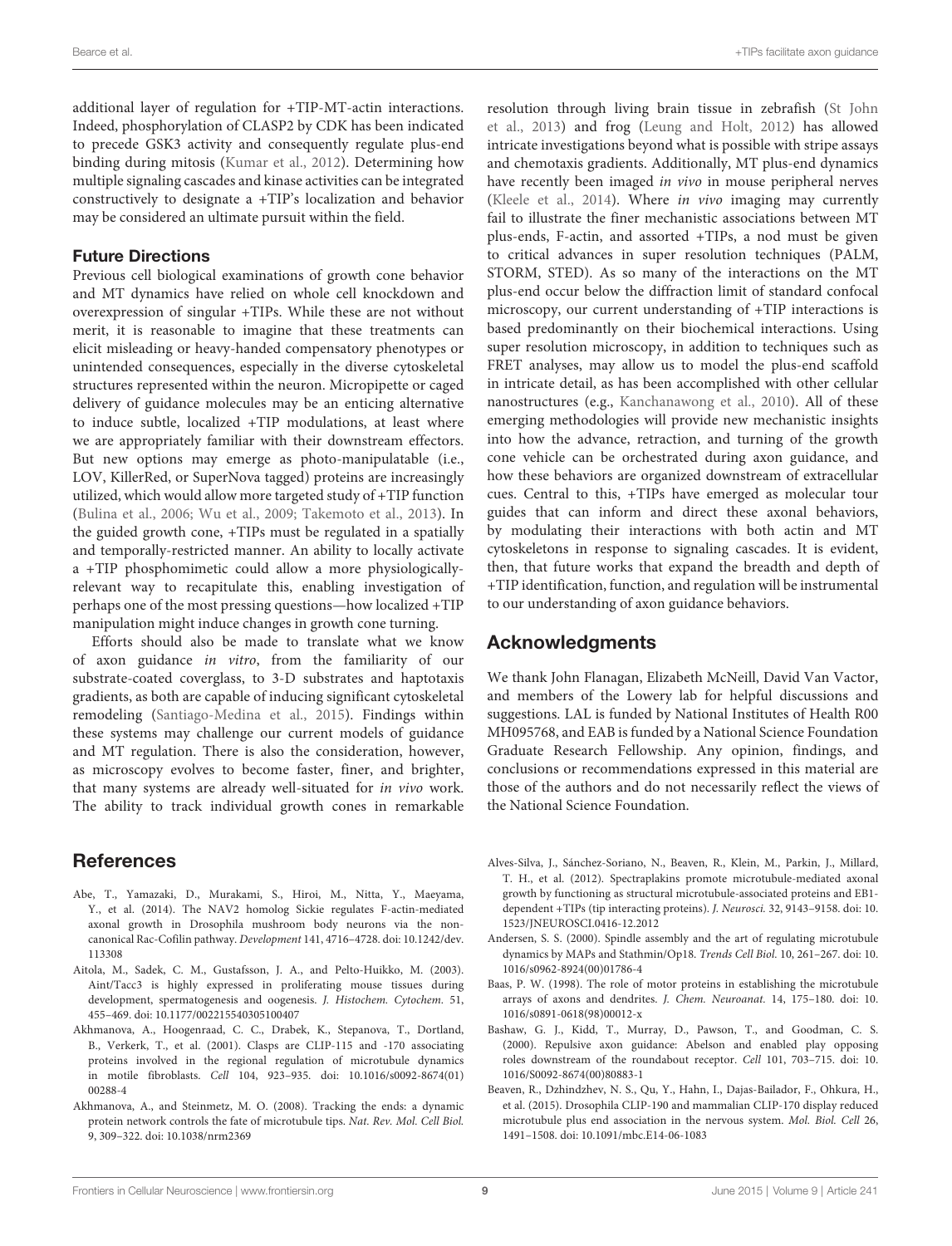- <span id="page-9-11"></span>Bhat, R. V., Baraban, J. M., Johnson, R. C., Eipper, B. A., and Mains, R. E. (1994). High levels of expression of the tumor suppressor gene APC during development of the rat central nervous system. J. Neurosci. 14, 3059–3071.
- <span id="page-9-21"></span>Bieling, P., Laan, L., Schek, H., Munteanu, E. L., Sandblad, L., Dogterom, M., et al. (2007). Reconstitution of a microtubule plus-end tracking system in vitro. Nature 450, 1100–1105. doi: 10.1038/nature06386
- <span id="page-9-18"></span>Brouhard, G. J., Stear, J. H., Noetzel, T. L., Al-Bassam, J., Kinoshita, K., Harrison, S. C., et al. (2008). XMAP215 is a processive microtubule polymerase. Cell 132, 79–88. doi: 10.1016/j.cell.2007.11.043
- <span id="page-9-3"></span>Buck, K. B., and Zheng, J. Q. (2002). Growth cone turning induced by direct local modification of microtubule dynamics. J. Neurosci. 22, 9358–9367.
- <span id="page-9-39"></span>Bulina, M. E., Chudakov, D. M., Britanova, O. V., Yanushevich, Y. G., Staroverov, D. B., Chepurnykh, T. V., et al. (2006). A genetically encoded photosensitizer. Nat. Biotechnol. 24, 95–99. doi: 10.1038/nbt1175
- <span id="page-9-16"></span>Charrasse, S., Coubes, P., Arrancibia, S., and Larroque, C. (1996). Expression of the tumor over-expressed ch-TOG gene in human and baboon brain. Neurosci. Lett. 212, 119–122. doi: 10.1016/0304-3940(96)12789-0
- <span id="page-9-29"></span>Chen, C. H., Lee, A., Liao, C. P., Liu, Y. W., and Pan, C. L. (2014a). RHGF-1/PDZ-RhoGEF and retrograde DLK-1 signaling drive neuronal remodeling on microtubule disassembly. Proc. Natl. Acad. Sci. U S A 111, 16568–16573. doi: 10.1073/pnas.1410263111
- <span id="page-9-35"></span>Chen, Y., Rolls, M. M., and Hancock, W. O. (2014b). An EB1-kinesin complex is sufficient to steer microtubule growth in vitro. Curr. Biol. 24, 316–321. doi: 10. 1016/j.cub.2013.11.024
- <span id="page-9-37"></span>Cole, A. R., Causeret, F., Yadirgi, G., Hastie, C. J., McLauchlan, H., McManus, E. J., et al. (2006). Distinct priming kinases contribute to differential regulation of collapsin response mediator proteins by glycogen synthase kinase-3 in vivo. J. Biol. Chem. 281, 16591–16598. doi: 10.1074/jbc.m513344200
- <span id="page-9-32"></span>Coy, J. F., Wiemann, S., Bechmann, I., Bächner, D., Nitsch, R., Kretz, O., et al. (2002). Pore membrane and/or filament interacting like protein 1 (POMFIL1) is predominantly expressed in the nervous system and encodes different protein isoforms. Gene 290, 73–94. doi: 10.1016/s0378-1119(02) 00567-x
- <span id="page-9-1"></span>Dent, E. W., Gupton, S. L., and Gertler, F. B. (2011). The growth cone cytoskeleton in axon outgrowth and guidance. Cold Spring Harb. Perspect. Biol. 3:a001800. doi: 10.1101/cshperspect.a001800
- <span id="page-9-13"></span>Dobashi, Y., Katayama, K., Kawai, M., Akiyama, T., and Kameya, T. (2000). APC protein is required for initiation of neuronal differentiation in rat pheochromocytoma PC12 cells. Biochem. Biophys. Res. Commun. 279, 685–691. doi: 10.1006/bbrc.2000.4015
- <span id="page-9-25"></span>Drabek, K., van Ham, M., Stepanova, T., Draegestein, K., van Horssen, R., Sayas, C. L., et al. (2006). Role of CLASP2 in microtubule stabilization and the regulation of persistent motility. Curr. Biol. 16, 2259–2264. doi: 10.1016/j.cub. 2006.09.065
- <span id="page-9-9"></span>Engel, U., Zhan, Y., Long, J. B., Boyle, S. N., Ballif, B. A., Dorey, K., et al. (2014). Abelson phosphorylation of CLASP2 modulates its association with microtubules and actin. Cytoskeleton (Hoboken) 71, 195–209. doi: 10.1002/cm. 21164
- <span id="page-9-14"></span>Eom, T. Y., Stanco, A., Guo, J., Wilkins, G., Deslauriers, D., Yan, J., et al. (2014). Differential regulation of microtubule severing by APC underlies distinct patterns of projection neuron and interneuron migration. Dev. Cell 31, 677–689. doi: 10.1016/j.devcel.2014.11.022
- <span id="page-9-26"></span>Fuchs, E., and Karakesisoglou, I. (2001). Bridging cytoskeletal intersections. Genes Dev. 15, 1–14. doi: 10.1101/gad.861501
- <span id="page-9-24"></span>Fukata, M., Watanabe, T., Noritake, J., Nakagawa, M., Yamaga, M., Kuroda, S., et al. (2002). Rac1 and Cdc42 capture microtubules through IQGAP1 and CLIP-170. Cell 109, 873–885. doi: 10.1016/s0092-8674(02)00800-0
- <span id="page-9-5"></span>Galjart, N. (2005). CLIPs and CLASPs and cellular dynamics. Nat. Rev. Mol. Cell Biol. 6, 487–498. doi: 10.1038/nrm1664
- <span id="page-9-15"></span>Gard, D. L., and Kirschner, M. W. (1987). A microtubule-associated protein from Xenopus eggs that specifically promotes assembly at the plus-end. J. Cell Biol. 105, 2203–2215. doi: 10.1083/jcb.105.5.2203
- <span id="page-9-0"></span>Geraldo, S., and Gordon-Weeks, P. R. (2009). Cytoskeletal dynamics in growthcone steering. J. Cell Sci. 122, 3595–3604. doi: 10.1242/jcs.042309
- <span id="page-9-22"></span>Geraldo, S., Khanzada, U. K., Parsons, M., Chilton, J. K., and Gordon-Weeks, P. R. (2008). Targeting of the F-actin-binding protein drebrin by the microtubule plus-tip protein EB3 is required for neuritogenesis. Nat. Cell Biol. 10, 1181–1189. doi: 10.1038/ncb1778
- <span id="page-9-19"></span>Gergely, F., Draviam, V. M., and Raff, J. W. (2003). The ch-TOG/XMAP215 protein is essential for spindle pole organization in human somatic cells. Genes Dev. 17, 336–341. doi: 10.1101/gad.245603
- <span id="page-9-10"></span>Gertler, F. B., Comer, A. R., Juang, J. L., Ahern, S. M., Clark, M. J., Liebl, E. C., et al. (1995). enabled, a dosage-sensitive suppressor of mutations in the Drosophila Abl tyrosine kinase, encodes an Abl substrate with SH3 domainbinding properties. Genes Dev. 9, 521–533. doi: 10.1101/gad.9.5.521
- <span id="page-9-23"></span>Goold, R. G., Owen, R., and Gordon-Weeks, P. R. (1999). Glycogen synthase kinase 3beta phosphorylation of microtubule-associated protein 1B regulates the stability of microtubules in growth cones. J. Cell Sci. 112, 3373–3384.
- <span id="page-9-34"></span>Gumy, L. F., Chew, D. J., Tortosa, E., Katrukha, E. A., Kapitein, L. C., Tolkovsky, A. M., et al. (2013). The kinesin-2 family member KIF3C regulates microtubule dynamics and is required for axon growth and regeneration. J. Neurosci. 33, 11329–11345. doi: 10.1523/JNEUROSCI.5221-12.2013
- <span id="page-9-30"></span>Hedgecock, E. M., Culotti, J. G., Hall, D. H., and Stern, B. D. (1987). Genetics of cell and axon migrations in Caenorhabditis elegans. Development 100, 365–382.
- <span id="page-9-38"></span>Hida, T., Yamashita, N., Usui, H., Nakamura, F., Sasaki, Y., Kikuchi, A., et al. (2012). GSK3β/axin-1/β-catenin complex is involved in semaphorin3A signaling. J. Neurosci. 32, 11905–11918. doi: 10.1523/JNEUROSCI.6139-11. 2012
- <span id="page-9-20"></span>Honnappa, S., Gouveia, S. M., Weisbrich, A., Damberger, F. F., Bhavesh, N. S., Jawhari, H., et al. (2009). An EB1-binding motif acts as a microtubule tip localization signal. Cell 138, 366–376. doi: 10.1016/j.cell.2009.04.065
- <span id="page-9-36"></span>Hoogenraad, C. C., Akhmanova, A., Grosveld, F., De Zeeuw, C. I., and Galjart, N. (2000). Functional analysis of CLIP-115 and its binding to microtubules. J. Cell Sci. 113, 2285–2297.
- <span id="page-9-28"></span>Horwitz, R., and Webb, D. (2003). Cell migration. Curr. Biol. 13, R756–R759. doi: 10.1016/j.cub.2003.09.014
- <span id="page-9-6"></span>Hur, E. M., Saijilafu, H., Lee, B. D., Kim, S. J., Xu, W. L., and Zhou, F. Q. (2011). GSK3 controls axon growth via CLASP-mediated regulation of growth cone microtubules. Genes Dev. 25, 1968–1981. doi: 10.1101/gad.17015911
- <span id="page-9-2"></span>Hur, E. M., Saijilafu, H., and Zhou, F. Q. (2012). Growing the growth cone: remodeling the cytoskeleton to promote axon regeneration. Trends Neurosci. 35, 164–174. doi: 10.1016/j.tins.2011.11.002
- <span id="page-9-31"></span>Ishiguro, H., Shimokawa, T., Tsunoda, T., Tanaka, T., Fujii, Y., Nakamura, Y., et al. (2002). Isolation of HELAD1, a novel human helicase gene up-regulated in colorectal carcinomas. Oncogene 21, 6387–6394. doi: 10.1038/sj.onc. 1205751
- <span id="page-9-41"></span>Kanchanawong, P., Shtengel, G., Pasapera, A. M., Ramko, E. B., Davidson, M. W., Hess, H. F., et al. (2010). Nanoscale architecture of integrin-based cell adhesions. Nature 468, 580–584. doi: 10.1038/nature09621
- <span id="page-9-40"></span>Kleele, T., Marinković, P., Williams, P. R., Stern, S., Weigand, E. E., Engerer, P., et al. (2014). An assay to image neuronal microtubule dynamics in mice. Nat. Commun. 5:4827. doi: 10.1038/ncomms5827
- <span id="page-9-12"></span>Koester, M. P., Müller, O., and Pollerberg, G. E. (2007). Adenomatous polyposis coli is differentially distributed in growth cones and modulates their steering. J. Neurosci. 27, 12590–12600. doi: 10.1523/jneurosci.2250-07.2007
- <span id="page-9-8"></span>Kumar, P., Chimenti, M. S., Pemble, H., Schönichen, A., Thompson, O., Jacobson, M. P., et al. (2012). Multisite phosphorylation disrupts arginine-glutamate salt bridge networks required for binding of cytoplasmic linker-associated protein 2 (CLASP2) to end-binding protein 1 (EB1). J. Biol. Chem. 287, 17050–17064. doi: 10.1074/jbc.M111.316661
- <span id="page-9-7"></span>Kumar, P., Lyle, K. S., Gierke, S., Matov, A., Danuser, G., and Wittmann, T. (2009). GSK3beta phosphorylation modulates CLASP-microtubule association and lamella microtubule attachment. J. Cell Biol. 184, 895–908. doi: 10.1083/jcb. 200901042
- <span id="page-9-4"></span>Lee, H., Engel, U., Rusch, J., Scherrer, S., Sheard, K., and Van Vactor, D. (2004). The microtubule plus end tracking protein Orbit/MAST/CLASP acts downstream of the tyrosine kinase Abl in mediating axon guidance. Neuron 42, 913–926. doi: 10.1016/j.neuron.2004.05.020
- <span id="page-9-17"></span>Lee, M. J., Gergely, F., Jeffers, K., Peak-Chew, S. Y., and Raff, J. W. (2001). Msps/XMAP215 interacts with the centrosomal protein D-TACC to regulate microtubule behaviour. Nat. Cell Biol. 3, 643–649. doi: 10.1038/35083033
- <span id="page-9-27"></span>Lee, S., and Kolodziej, P. A. (2002). Short stop provides an essential link between F-actin and microtubules during axon extension. Development 129, 1195–1204.
- <span id="page-9-33"></span>Lee, T., Langford, K. J., Askham, J. M., Brüning-Richardson, A., and Morrison, E. E. (2008). MCAK associates with EB1. Oncogene 27, 2494–2500. doi: 10. 1038/sj.onc.1210867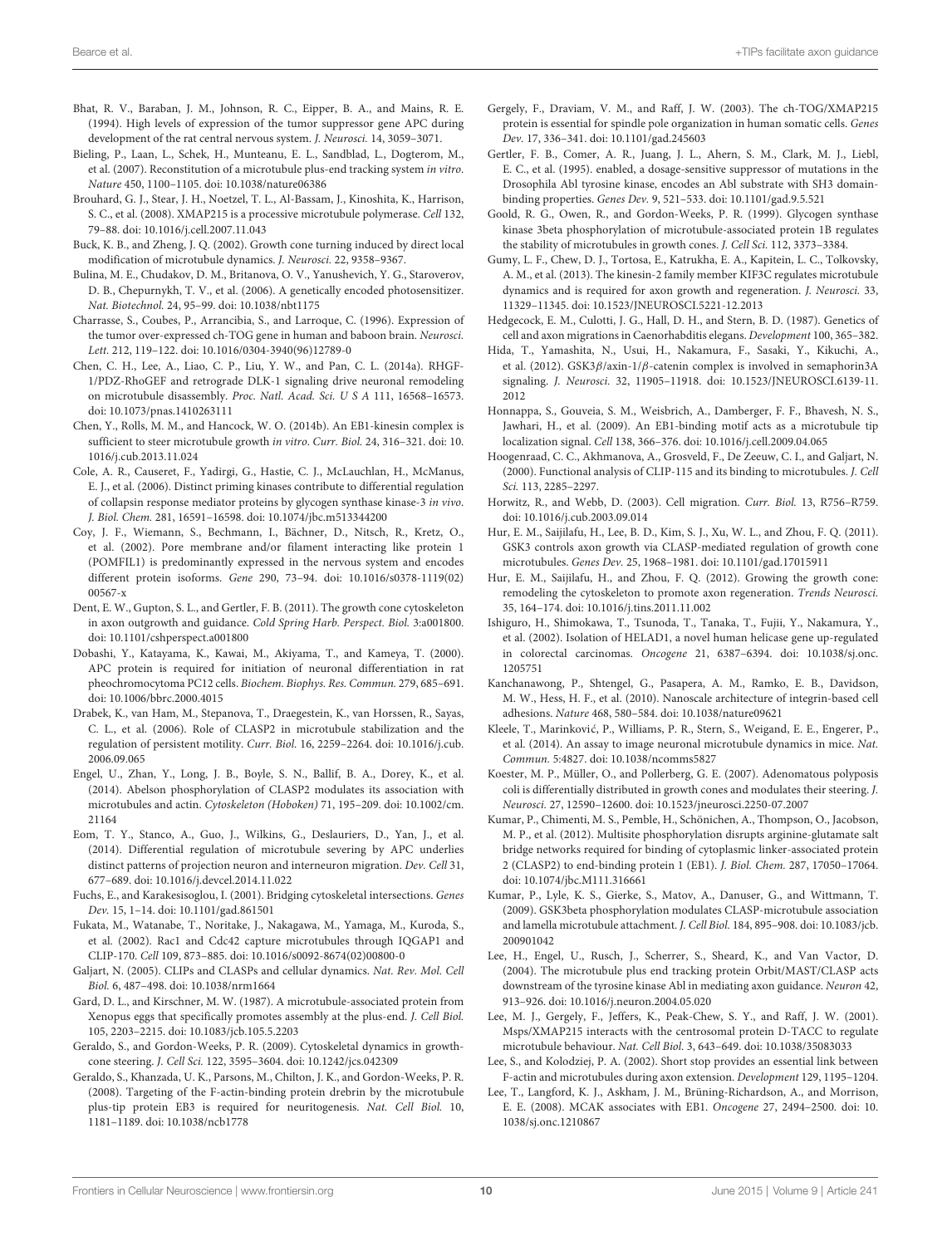- <span id="page-10-17"></span>Lee, A. C., and Suter, D. M. (2008). Quantitative analysis of microtubule dynamics during adhesion-mediated growth cone guidance. Dev. Neurobiol. 68, 1363–1377. doi: 10.1002/dneu.20662
- <span id="page-10-2"></span>Lemos, C. L., Sampaio, P., Maiato, H., Costa, M., Omel'yanchuk, L. V., Liberal, V., et al. (2000). Mast, a conserved microtubule-associated protein required for bipolar mitotic spindle organization. EMBO J. 19, 3668–3682. doi: 10. 1093/emboj/19.14.3668
- <span id="page-10-37"></span>Leung, L., and Holt, C. E. (2012). Imaging axon pathfinding in Xenopus in vivo. Cold Spring Harb. Protoc. 2012, 984–991. doi: 10.1101/pdb.prot070003
- <span id="page-10-28"></span>Leung, C. L., Sun, D., Zheng, M., Knowles, D. R., and Liem, R. K. (1999). Microtubule actin cross-linking factor (MACF): a hybrid of dystonin and dystrophin that can interact with the actin and microtubule cytoskeletons. J. Cell Biol. 147, 1275–1286. doi: 10.1083/jcb.147.6.1275
- <span id="page-10-11"></span>Li, Z., Kroboth, K., Newton, I. P., and Näthke, I. S. (2008). Novel self-association of the APC molecule affects APC clusters and cell migration. J. Cell Sci. 121, 1916–1925. doi: 10.1242/jcs.029470
- <span id="page-10-5"></span>Lin, T. Y., Huang, C. H., Kao, H. H., Liou, G. G., Yeh, S. R., Cheng, C. M., et al. (2009). Abi plays an opposing role to Abl in Drosophila axonogenesis and synaptogenesis. Development 136, 3099–3107. doi: 10.1242/dev.033324
- <span id="page-10-23"></span>Lioutas, A., and Vernos, I. (2013). Aurora A kinase and its substrate TACC3 are required for central spindle assembly. EMBO Rep. 14, 829–836. doi: 10. 1038/embor.2013.109
- <span id="page-10-36"></span>Liu, M., Nadar, V. C., Kozielski, F., Kozlowska, M., Yu, W., and Baas, P. W. (2010). Kinesin-12, a mitotic microtubule-associated motor protein, impacts axonal growth, navigation and branching. J. Neurosci. 30, 14896–14906. doi: 10. 1523/JNEUROSCI.3739-10.2010
- <span id="page-10-21"></span>Long, J. B., Bagonis, M., Lowery, L. A., Lee, H., Danuser, G., and Van Vactor, D. (2013). Multiparametric analysis of CLASP-interacting protein functions during interphase microtubule dynamics. Mol. Cell Biol. 33, 1528–1545. doi: 10. 1128/MCB.01442-12
- <span id="page-10-25"></span>Lovestone, S., Reynolds, C. H., Latimer, D., Davis, D. R., Anderton, B. H., Gallo, J. M., et al. (1994). Alzheimer's disease-like phosphorylation of the microtubule-associated protein tau by glycogen synthase kinase-3 in transfected mammalian cells. Curr. Biol. 4, 1077–1086. doi: 10.1016/s0960- 9822(00)00246-3
- <span id="page-10-12"></span>Lowery, L. A., Lee, H., Lu, C., Murphy, R., Obar, R. A., Zhai, B., et al. (2010). Parallel genetic and proteomic screens identify Msps as a CLASP-Abl pathway interactor in Drosophila. Genetics 185, 1311–1325. doi: 10.1534/genetics.110. 115626
- <span id="page-10-15"></span>Lowery, L. A., Stout, A., Faris, A. E., Ding, L., Baird, M. A., Davidson, M. W., et al. (2013). Growth cone-specific functions of XMAP215 in restricting microtubule dynamics and promoting axonal outgrowth. Neural Dev. 8:22. doi: 10.1186/1749-8104-8-22
- <span id="page-10-0"></span>Lowery, L. A., and Van Vactor, D. (2009). The trip of the tip: understanding the growth cone machinery. Nat. Rev. Mol. Cell Biol. 10, 332–343. doi: 10. 1038/nrm2679
- <span id="page-10-18"></span>Lu, W., Fox, P., Lakonishok, M., Davidson, M. W., and Gelfand, V. I. (2013). Initial neurite outgrowth in Drosophila neurons is driven by kinesin-powered microtubule sliding. Curr. Biol. 23, 1018–1023. doi: 10.1016/j.cub.2013.04.050
- <span id="page-10-19"></span>Lu, W., Lakonishok, M., and Gelfand, V. I. (2015). Kinesin-1-powered microtubule sliding initiates axonal regeneration in Drosophila cultured neurons. Mol. Biol. Cell 26, 1296–1307. doi: 10.1091/mbc.E14-10-1423
- <span id="page-10-29"></span>Machacek, M., Hodgson, L., Welch, C., Elliott, H., Pertz, O., Nalbant, P., et al. (2009). Coordination of Rho GTPase activities during cell protrusion. Nature 461, 99–103. doi: 10.1038/nature08242
- <span id="page-10-30"></span>Maes, T., Barceló, A., and Buesa, C. (2002). Neuron navigator: a human gene family with homology to unc-53, a cell guidance gene from Caenorhabditis elegans. Genomics 80, 21–30. doi: 10.1006/geno.2002.6799
- <span id="page-10-32"></span>Martínez-López, M. J., Alcántara, S., Mascaró, C., Pérez-Brangulí, F., Ruiz-Lozano, P., Maes, T., et al. (2005). Mouse neuron navigator 1, a novel microtubuleassociated protein involved in neuronal migration. Mol. Cell Neurosci. 28, 599–612. doi: 10.1016/j.mcn.2004.09.016
- <span id="page-10-4"></span>Marx, A., Godinez, W. J., Tsimashchuk, V., Bankhead, P., Rohr, K., and Engel, U. (2013). Xenopus cytoplasmic linker-associated protein 1 (XCLASP1) promotes axon elongation and advance of pioneer microtubules. Mol. Biol. Cell 24, 1544–1558. doi: 10.1091/mbc.E12-08-0573
- <span id="page-10-14"></span>Maurer, S. P., Cade, N. I., Bohner, G., Gustafsson, N., Boutant, E., and Surrey, T. (2014). EB1 accelerates two conformational transitions important for

microtubule maturation and dynamics. Curr. Biol. 24, 372–384. doi: 10.1016/j. cub.2013.12.042

- <span id="page-10-31"></span>Merrill, R. A., Plum, L. A., Kaiser, M. E., and Clagett-Dame, M. (2002). A mammalian homolog of unc-53 is regulated by all-trans retinoic acid in neuroblastoma cells and embryos. Proc. Natl. Acad. Sci. U S A 99, 3422–3427. doi: 10.1073/pnas.052017399
- <span id="page-10-7"></span>Mohn, J. L., Alexander, J., Pirone, A., Palka, C. D., Lee, S. Y., Mebane, L., et al. (2014). Adenomatous polyposis coli protein deletion leads to cognitive and autism-like disabilities. Mol. Psychiatry 19, 1133–1142. doi: 10.1038/mp. 2014.61
- <span id="page-10-33"></span>Muley, P. D., McNeill, E. M., Marzinke, M. A., Knobel, K. M., Barr, M. M., and Clagett-Dame, M. (2008). The atRA-responsive gene neuron navigator 2 functions in neurite outgrowth and axonal elongation. Dev. Neurobiol. 68, 1441–1453. doi: 10.1002/dneu.20670
- <span id="page-10-34"></span>Myers, K. A., and Baas, P. W. (2007). Kinesin-5 regulates the growth of the axon by acting as a brake on its microtubule array. J. Cell Biol. 178, 1081–1091. doi: 10. 1083/jcb.200702074
- <span id="page-10-16"></span>Myers, K. A., Tint, I., Nadar, C. V., He, Y., Black, M. M., and Baas, P. W. (2006). Antagonistic forces generated by cytoplasmic dynein and myosin-II during growth cone turning and axonal retraction. Traffic 7, 1333–1351. doi: 10.1111/j. 1600-0854.2006.00476.x
- <span id="page-10-35"></span>Nadar, V. C., Ketschek, A., Myers, K. A., Gallo, G., and Baas, P. W. (2008). Kinesin-5 is essential for growth-cone turning. Curr. Biol. 18, 1972–1977. doi: 10.1016/j. cub.2008.11.021
- <span id="page-10-27"></span>Neukirchen, D., and Bradke, F. (2011). Cytoplasmic linker proteins regulate neuronal polarization through microtubule and growth cone dynamics. J. Neurosci. 31, 1528–1538. doi: 10.1523/JNEUROSCI.3983-10.2011
- <span id="page-10-24"></span>Nwagbara, B. U., Faris, A. E., Bearce, E. A., Erdogan, B., Ebbert, P. T., Evans, M. F., et al. (2014). TACC3 is a microtubule plus end-tracking protein that promotes axon elongation and also regulates microtubule plus end dynamics in multiple embryonic cell types. Mol. Biol. Cell 25, 3350–3362. doi: 10.1091/mbc.E14- 06-1121
- <span id="page-10-8"></span>Onouchi, T., Kobayashi, K., Sakai, K., Shimomura, A., Smits, R., Sumi-Ichinose, C., et al. (2014). Targeted deletion of the C-terminus of the mouse adenomatous polyposis coli tumor suppressor results in neurologic phenotypes related to schizophrenia. Mol. Brain 7:21. doi: 10.1186/1756-6606-7-21
- <span id="page-10-3"></span>Owen, R., and Gordon-Weeks, P. R. (2003). Inhibition of glycogen synthase kinase 3beta in sensory neurons in culture alters filopodia dynamics and microtubule distribution in growth cones. Mol. Cell Neurosci. 23, 626–637. doi: 10.1016/s1044-7431(03)00095-2
- <span id="page-10-22"></span>Peset, I., and Vernos, I. (2008). The TACC proteins: TACC-ling microtubule dynamics and centrosome function. Trends Cell Biol. 18, 379–388. doi: 10. 1016/j.tcb.2008.06.005
- <span id="page-10-20"></span>Piekorz, R. P., Hoffmeyer, A., Duntsch, C. D., McKay, C., Nakajima, H., Sexl, V., et al. (2002). The centrosomal protein TACC3 is essential for hematopoietic stem cell function and genetically interfaces with p53-regulated apoptosis. EMBO J. 21, 653–664. doi: 10.1093/emboj/21.4.653
- <span id="page-10-26"></span>Pierre, P., Scheel, J., Rickard, J. E., and Kreis, T. E. (1992). CLIP-170 links endocytic vesicles to microtubules. Cell 70, 887–900. doi: 10.1016/0092-8674(92)90240-d
- <span id="page-10-13"></span>Podolski, M., Mahamdeh, M., and Howard, J. (2014). Stu2, the budding yeast XMAP215/Dis1 homolog, promotes assembly of yeast microtubules by increasing growth rate and decreasing catastrophe frequency. J. Biol. Chem. 289, 28087–28093. doi: 10.1074/jbc.M114.584300
- <span id="page-10-10"></span>Preitner, N., Quan, J., Nowakowski, D. W., Hancock, M. L., Shi, J., Tcherkezian, J., et al. (2014). APC is an RNA-binding protein and its interactome provides a link to neural development and microtubule assembly. Cell 158, 368–382. doi: 10.1016/j.cell.2014.05.042
- <span id="page-10-6"></span>Purro, S. A., Ciani, L., Hoyos-Flight, M., Stamatakou, E., Siomou, E., and Salinas, P. C. (2008). Wnt regulates axon behavior through changes in microtubule growth directionality: a new role for adenomatous polyposis coli. J. Neurosci. 28, 8644–8654. doi: 10.1523/JNEUROSCI.2320-08.2008
- <span id="page-10-9"></span>Rusan, N. M., Akong, K., and Peifer, M. (2008). Putting the model to the test: are APC proteins essential for neuronal polarity, axon outgrowth and axon targeting? J. Cell Biol. 183, 203–212. doi: 10.1083/jcb.200807079
- <span id="page-10-1"></span>Sabry, J. H., O'connor, T. P., Evans, L., Toroian-Raymond, A., Kirschner, M., and Bentley, D. (1991). Microtubule behavior during guidance of pioneer neuron growth cones in situ. J. Cell Biol. 115, 381–395. doi: 10.1083/jcb.115. 2.381